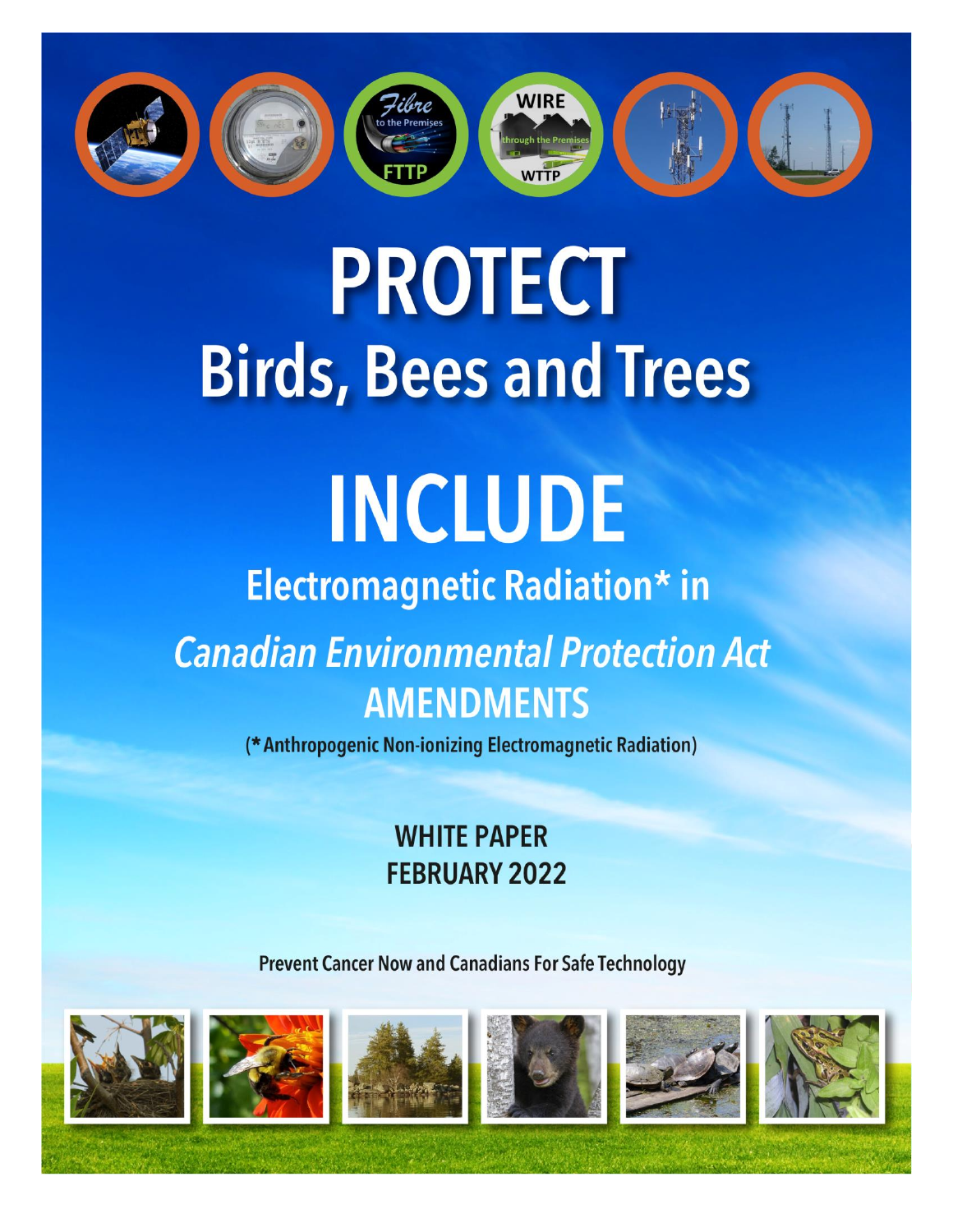This document is a collaborative effort of [Prevent Cancer Now](https://preventcancernow.ca/) and [Canadians for Safe Technology.](https://c4st.org/)\*

The authors gratefully acknowledge comments and feedback provided by David McRobert, Barrister and Solicitor, Peterborough, Ontario.

Correspondence: M. Sears PhD, Chairperson, Prevent Cancer Now [Info@PreventCancerNow.ca](mailto:Info@PreventCancerNow.ca)

February 2022

\* www.preventcancernow.ca and www.c4st.org

*Photo/Image credits:* 

Circles: Satellite, Smart Meter, Fibre To The Premises (PCN/C4ST), WIRE Through The Premises (PCN/C4ST), Cell Antennas (R. Freeman), Cell Towers (M. Friesen).

Squares: Birds (D. Desender), Bee (M. van den Berg), Trees (J. Cornell), Bear, Turtles (T. Hitch), Frog (J. Cornell).

*Including Some Frequencies of Anthropogenic Non-Ionizing Electromagnetic Radiation in CEPA Amendments Page 2 of 19*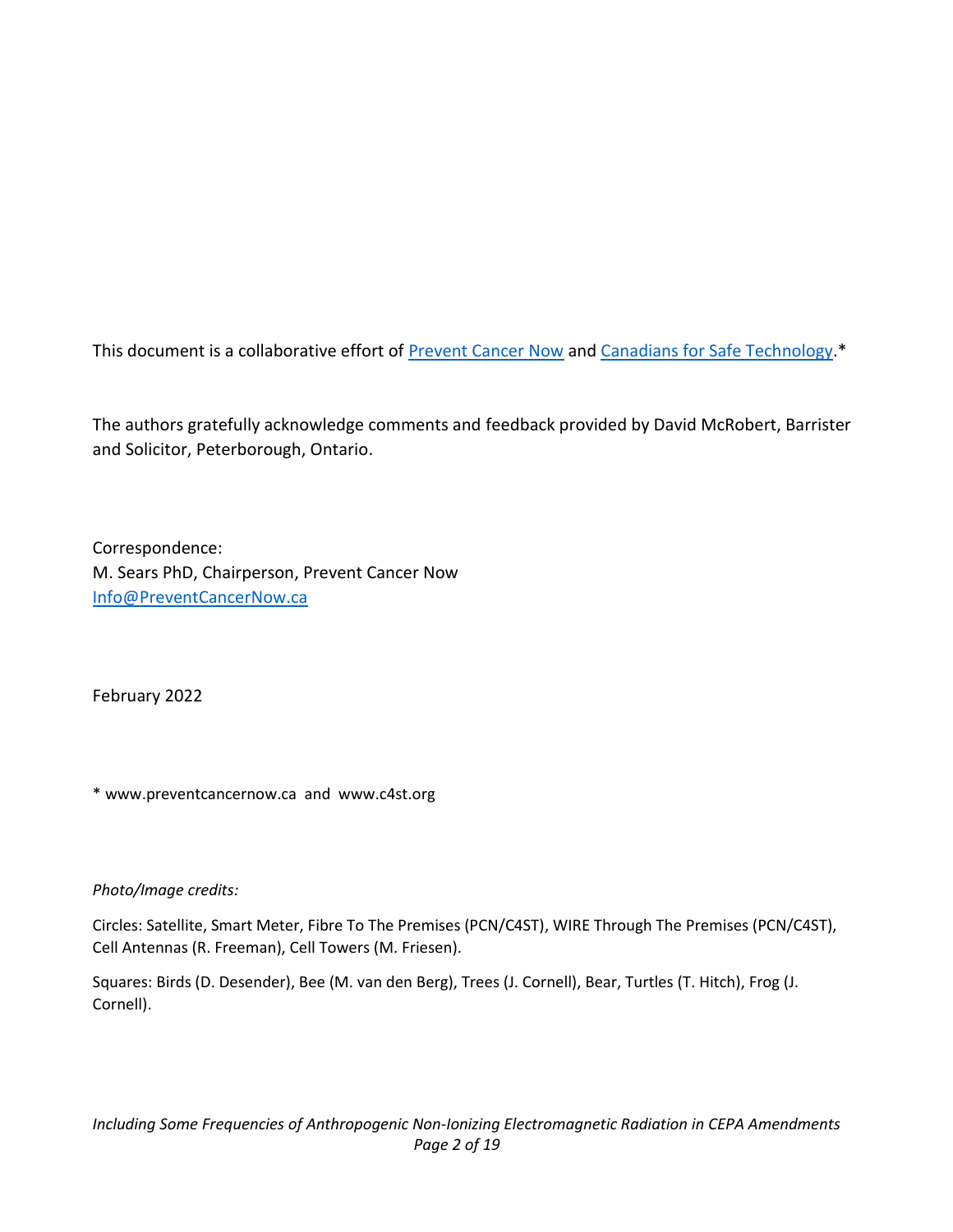### **Modernizing the** *Canadian Environmental Protection Act,* **and Ensuring the "Right to a Healthy Environment***"* **Must Address Anthropogenic\* Non-ionizing Electromagnetic Radiation** ("wireless radiation")

#### **Highlights**

- Flora and fauna, including insects and birds, can be adversely affected by radiofrequency radiation used for wireless telecommunications ("wireless radiation"). Species' collapse lends urgency to assessment, and environmental protection from anthropogenic\* non-ionizing electromagnetic radiation. Canadian assessment and regulation focuses solely on human health.
- Unlike toxic substances, radiation from modern technologies is not addressed as a risk to the environment under the *Canadian Environmental Protection Act* (CEPA), or other national laws.
- Health Canada's Safety Code 6 "Limits for human exposure to radiofrequency electromagnetic energy" guidelines are implemented by Innovation, Science and Economic Development (ISED) to protect humans from "established," adverse effects, specifically nerve stimulation at lower frequencies and over-heating of tissue at frequencies for telecommunications.
- In other species, biological effects of wireless radiation have been identified in all taxa that were adequately studied. Effects have been observed at ambient and low-intensity levels of exposure, such as from Wi-Fi and cell towers (base stations) at a distance.
- The dramatic worldwide decline of populations of birds, insects and other biota makes this an urgent issue. According to scientists who specialize in this field, exposure to wireless radiation at ambient levels may well be a co-factor, along with pesticides, habitat loss and climate change.
- The rollout of novel technologies is increasing wireless radiation levels, as well as introducing frequencies and modulations not previously used.
- Increasing numbers of structures with multiple cellular network antennas are being installed across Canada, in urban, rural and wilderness areas. These will support the operation of hundreds of thousands additional smaller 4G/5G antennas being mounted on non-tower structures (e.g., street furniture, buildings, lamp-posts and other utility poles). At the same time, tens of thousands more telecommunications satellites are being launched.
- Wireless radiation is clearly an environmental agent that is potentially harmful, as a pollutant. Exposure to wireless radiation has serious implications for biodiversity and ecosystem health.
- Cumulative and synergistic effects may occur with wireless radiation plus chemical substances.
- **We believe that the solution is for the federal government to begin to systematically regulate anthropogenic non-ionizing electromagnetic radiation under provisions in an amended**  *Canadian Environmental Protection Act***. Such an approach will both modernize the Act and further support the key goal of establishing a "Right to a Healthy Environment" in CEPA.**

**Protect fauna and flora, as well as human health, by including new provisions in amendments to the** *Canadian Environmental Protection Act, 1999* **to address current gaps in the regulatory regime, and by making some frequencies of anthropogenic non-ionizing electromagnetic radiation (a.k.a. "wireless radiation") subject to explicit regulation.**

\* Originating from human activity

*Including Some Frequencies of Anthropogenic Non-Ionizing Electromagnetic Radiation in CEPA Amendments Page 3 of 19*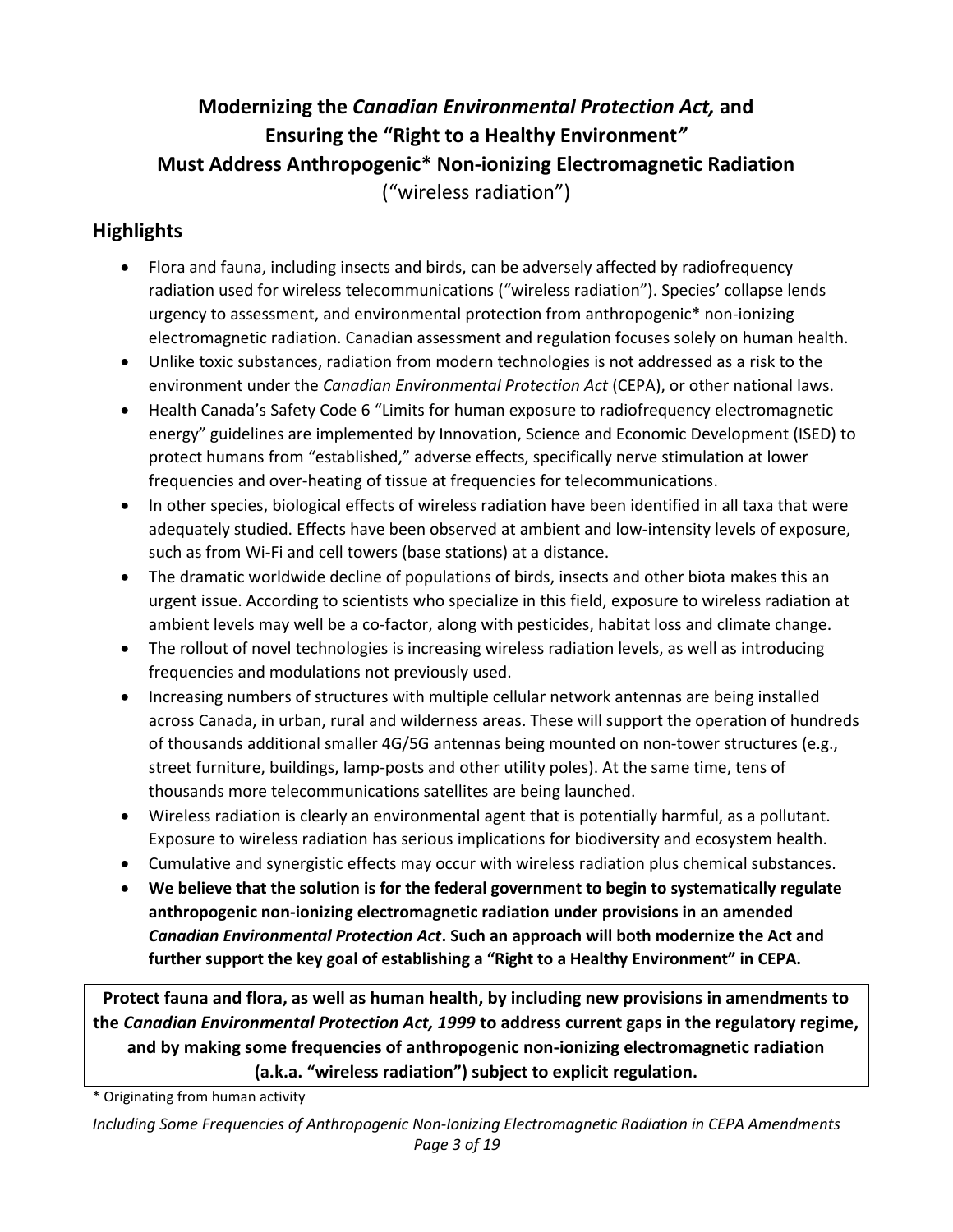### **Contents**

| $\mathbf{1}$   |     |                                                                                                     |  |
|----------------|-----|-----------------------------------------------------------------------------------------------------|--|
| $\overline{2}$ |     |                                                                                                     |  |
|                | 2.1 | Environment and Climate Change Canada is Not Engaged; Health Canada is Not Required to              |  |
|                | 2.2 |                                                                                                     |  |
|                | 2.3 | Anthropogenic Non-Ionizing Electromagnetic Radiation Emissions Have Been Accelerating Over          |  |
|                | 2.4 | Anthropogenic Non-ionizing Electromagnetic Radiation Can Cause Adverse Biological Effects at Low    |  |
| $\overline{3}$ |     |                                                                                                     |  |
|                | 3.1 |                                                                                                     |  |
|                | 3.2 | Electromagnetic Radiation as a Factor in the Decline of Bird and Insect Populations 11              |  |
|                | 3.3 | Electromagnetic Radiation and Chemical Substances Can Act Additively or Synergistically  12         |  |
|                | 3.4 | Unlike Toxic Substances, Non-ionizing Radiation from Modern Technologies is not Addressed Directly  |  |
|                | 3.5 |                                                                                                     |  |
|                | 3.6 | Safer Alternatives for Telecommunications: Fibre Optic and Wired Connections 14                     |  |
| 4              |     | The Solution - Regulate Anthropogenic Non-ionizing Electromagnetic Radiation under provisions in an |  |
|                | 4.1 | A Protective Law to Address Effects on Environmental and Human Health  15                           |  |
|                | 4.2 |                                                                                                     |  |
|                |     |                                                                                                     |  |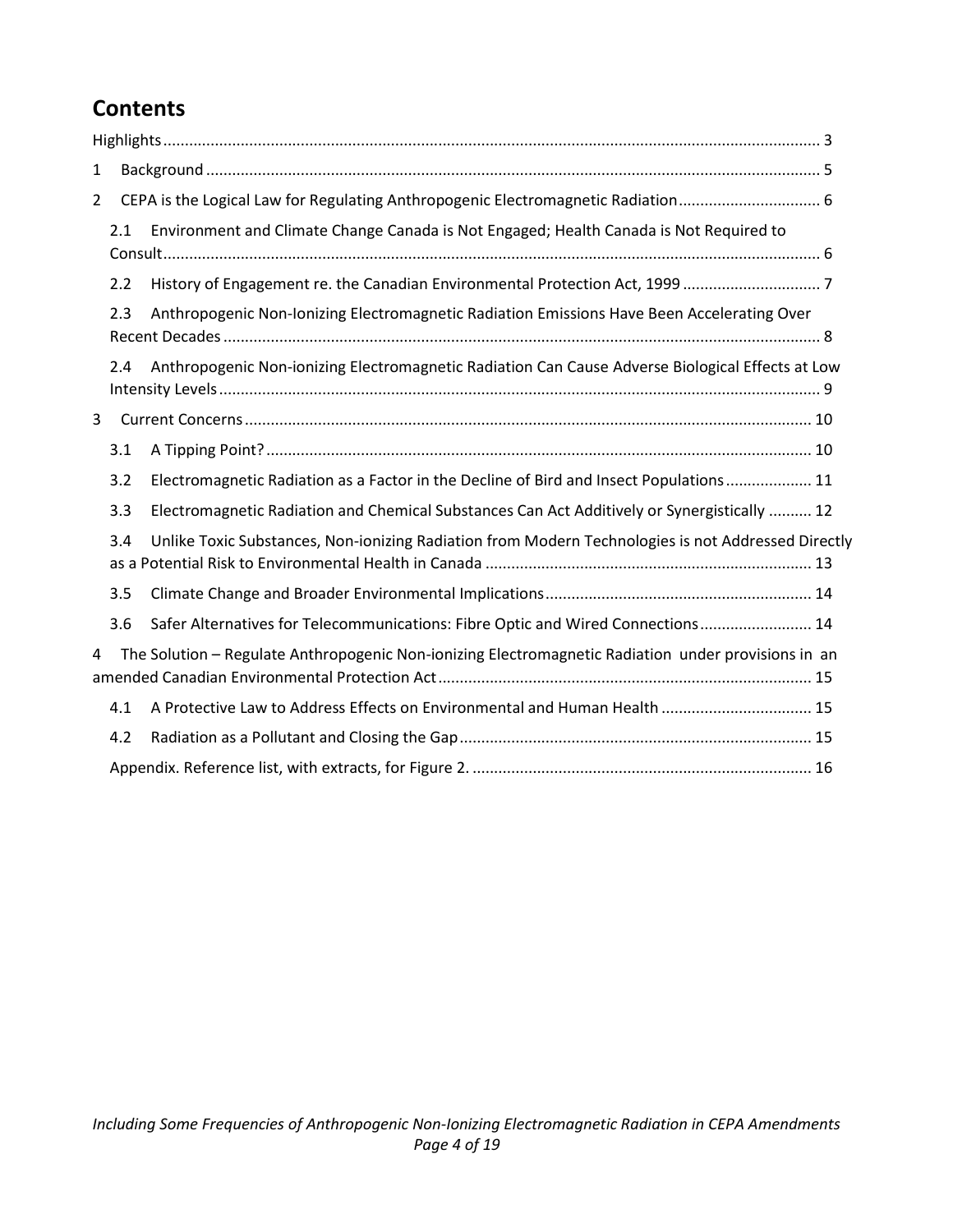#### **1 Background**

Canadian society relies heavily on wireless communications. This requires extensive infrastructure of large cell towers (base stations) and smaller antennas (on buildings, utility poles and other structures) to enable communications with wireless devices used by individuals, businesses and a diverse range of organizations. In addition to the existing infrastructure, more and more new cellular antennas, big and small, are being installed and are emitting increasing levels of radiofrequency ("wireless") radiation into the environment.

Radiofrequency is non-ionizing electromagnetic radiation. Unlike the well-recognized direct molecular damage from high-energy photons of ionizing radiation (e.g., x-rays), the lower-energy photons of nonionizing radiation have been portrayed as harmless at doses that do not cause excessive heating of tissue. There is convincing evidence, however, that ongoing, low intensities of wireless radiation can cause biological effects via other mechanisms, with serious implications for biodiversity and ecosystem health.

Health Canada guidance (Safety Code 6) addresses human exposure to radiofrequency radiation, and compliance with Safety Code 6 is enforced by the Ministry of Innovation, Science and Economic Development (ISED) via Monetary Penalties.<sup>1</sup> No Canadian policy or law is intended to protect non-human species from radiofrequency radiation. As described in Section 3.4 below, ISED regulations and criteria for devices, equipment and antenna-siting for cell towers all reference Safety Code 6, intending to protect people but not other biota.

It is well documented in peer-reviewed scientific literature, however, that wireless radiation used in telecommunications can cause harmful biological effects, at ambient levels. An extensive, authoritative review published in 2021 stated:<sup>2</sup>

<span id="page-4-2"></span><span id="page-4-1"></span><span id="page-4-0"></span>*"Biological effects have been seen broadly across all taxa and frequencies at vanishingly low intensities comparable to today's ambient exposures. Broad wildlife effects have been seen on orientation and migration, food finding, reproduction, mating, nest and den building, territorial maintenance and defense, and longevity and survivorship. Cyto- and geno-toxic effects have been observed."*

Wireless radiation on its own, or acting additively or synergistically with chemical substances, can damage living tissues and genetic material, and cause inflammation, dysfunction, cancers and other effects.<sup>3,4,5</sup>

<sup>1</sup> Government of Canada. (2018) **Compliance and Enforcement.** https://www.ic.gc.ca/eic/site/smt-gst.nsf/eng/h\_sf10951.html 2 Levitt, B. B., Lai, H.C. & Manville, A.M. (2021). **Effects of Non-Ionizing Electromagnetic Fields on Flora and Fauna, Part 1.** 

**Rising Ambient EMF Levels in the Environment**. *Reviews on Environmental Health*. [https://doi.org/10.1515/reveh-2021-](https://doi.org/10.1515/reveh-2021-0026) [0026.](https://doi.org/10.1515/reveh-2021-0026)

Levitt, B. B., Lai, H.C. & Manville, A.M. (2021). **Effects of Non-Ionizing Electromagnetic Fields on Flora and Fauna. Part 2 Impacts: How Species Interact with Natural and Man-Made EMF**. *Reviews on Environmental Health*. [https://doi.org/10.1515/reveh-2021-0050.](https://doi.org/10.1515/reveh-2021-0050)

Levitt, B. B., Lai, H.C. & Manville, A.M. (2021). **Effects of Non-Ionizing Electromagnetic Fields on Flora and Fauna, Part 3. Exposure Standards, Public Policy, Laws, and Future Directions.** *Reviews on Environmental Health*. [https://doi.org/10.1515/reveh-2021-0083.](https://doi.org/10.1515/reveh-2021-0083)

<sup>3</sup> Lai, H. (2021). **Genetic Effects of Non-Ionizing Electromagnetic Fields.** *Electromagnetic Biology and Medicine* 40, no. 2: 264– 73[. https://doi.org/10.1080/15368378.2021.1881866.](https://doi.org/10.1080/15368378.2021.1881866)

<sup>4</sup>Miller, A.B., Sears, M.E., Morgan L.L., Davis D.L., Hardell, L., Oremus M. & Soskolne C.L. (2019). **Risks to Health and Well-Being From Radio-Frequency Radiation Emitted by Cell Phones and Other Wireless Devices.** *Frontiers in Public Health* 7. [https://doi.org/10.3389/fpubh.2019.00223.](https://doi.org/10.3389/fpubh.2019.00223)

*Including Some Frequencies of Anthropogenic Non-Ionizing Electromagnetic Radiation in CEPA Amendments*  <sup>5</sup> Falcioni, L., Bua, L., Tibaldi, E., Lauriola, M., De Angelis, L., Gnudi, F., Mandrioli D., et al. (2018). **Report of Final Results Regarding Brain and Heart Tumors in Sprague-Dawley Rats Exposed from Prenatal Life until Natural Death to Mobile**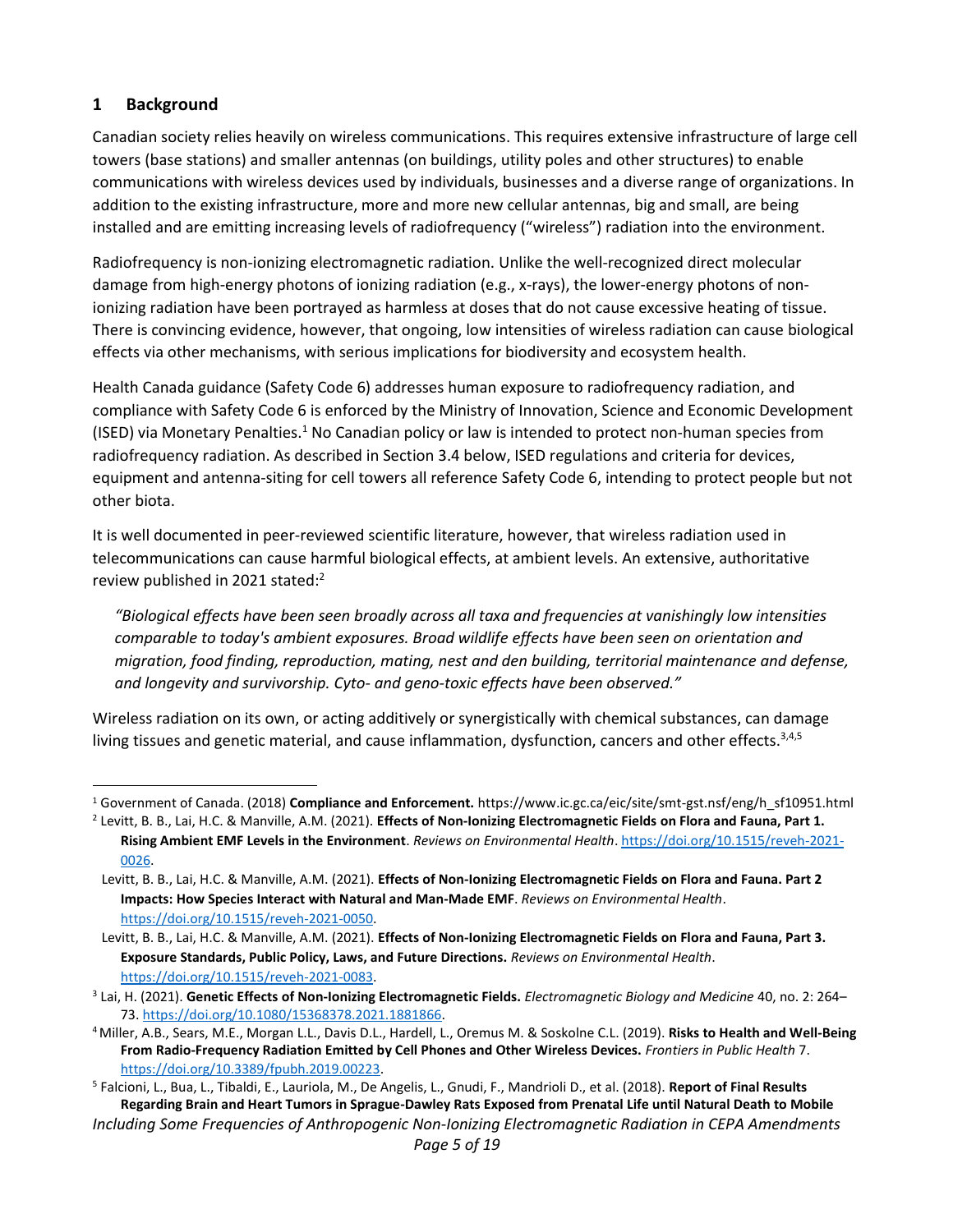#### **2 CEPA is the Logical Law for Regulating Anthropogenic Electromagnetic Radiation**

In our view, the *Canadian Environmental Protection Act, 1999* (CEPA) 6 is the most logical, effective statute for assessment and regulation of this rapidly increasing environmental agent. Bill S-5 *Strengthening*  Environmental Protection for a Healthier Canada Act,<sup>7</sup> introduced in the Senate on February 9<sup>th</sup>, 2022, is an opportunity to enact specific legislative provisions and enabling legislation to promulgate regulations that can be used to assess and regulate the increasing amounts of anthropogenic radiofrequency radiation emitted for wireless telecommunications. Of relevance, safer non-wireless alternative telecommunication technologies using fibre and wired connections are also faster, and more secure, reliable, resilient and energy efficient,<sup>8</sup> making these technologies the climate-wise options.

#### <span id="page-5-0"></span>**2.1 Environment and Climate Change Canada is Not Engaged; Health Canada is Not Required to Consult**

The mandate of Environment and Climate Change Canada (ECCC) is to be "the lead department for a wide range of environmental issues" and includes "minimizing threats to Canadians and their environment from pollution."<sup>9</sup> That said, ECCC has no responsibility or program to monitor, assess and protect the biosphere from anthropogenic non-ionizing electromagnetic radiation generated and used in telecommunications. In October 2021, ECCC confirmed in a response to an Environmental Petition to the Auditor General<sup>10</sup> that,

*"Environment and Climate Change Canada is not conducting research and monitoring activities on the potential impact of radiofrequency/microwave radiation exposure to biota to inform Health Canada or other regulatory organizations."* Furthermore, ECCC *"is not examining energy and resources implications to sustainability and climate change from the use of various alternative technologies for telecommunications."*

In response to the same petition, in reference to doubled exposure limits for frequencies to be used for 5G, Health Canada stated that there is no legislative requirement for public notice and it is not required to consult Canadians regarding "interpretation" of radiation exposure limits from wireless devices and infrastructure. New interpretations are expected with the burgeoning "Internet of Things" and dense deployment of 4G/5G antennas in close proximity to living spaces. The petition response also stated that ISED (not the scientific authority) invited comment to improve the new standard, following publication in the Gazette.

**Phone Radiofrequency Field Representative of a 1.8 GHz GSM Base Station Environmental Emission**. Environmental Research,[. https://doi.org/10.1016/j.envres.2018.01.037.](https://doi.org/10.1016/j.envres.2018.01.037)

<sup>9</sup> **Environment and Climate Change Canada's Mandate**. https://www.canada.ca/en/environment-climatechange/corporate/mandate.html

<sup>10</sup> Petition 456. (2021). **The Government of Canada's rigour and transparency in evaluating the science regarding localized exposures to 5G technologies in its update of Safety Code 6**. [https://www.oag-](https://www.oag-bvg.gc.ca/internet/English/pet_456_e_43873.html)

bvg.gc.ca/internet/English/pet 456 e 43873.html; Petition and government responses available at: <https://preventcancernow.ca/wp-content/uploads/2022/02/5G-Petition-and-Government-Response.pdf>

*Including Some Frequencies of Anthropogenic Non-Ionizing Electromagnetic Radiation in CEPA Amendments Page 6 of 19*

<sup>6</sup> Government of Canada. *Canadian Environmental Protection Act, 1999.* https://laws-lois.justice.gc.ca/eng/acts/c-15.31/

<sup>7</sup> Government of Canada. (February 9, 2022). **Bill S-5,** *Strengthening Environmental Protection for a Healthier Canada Act*. https://www.canada.ca/en/services/environment/pollution-waste-management/strengthening-canadianenvironmental-protection-act-1999/bill-c-28-strengthening-environmental-protection-healthier-canada-act-summaryamendments.html

<sup>8</sup> Schoechle, T. (2018**). Re-Inventing Wires: The Future of Landlines and Networks.** *National Institute for Science, Law & Public Policy Washington, DC*, 2018, 156[. http://electromagnetichealth.org/wp-content/uploads/2018/05/Wires.pdf.](http://electromagnetichealth.org/wp-content/uploads/2018/05/Wires.pdf)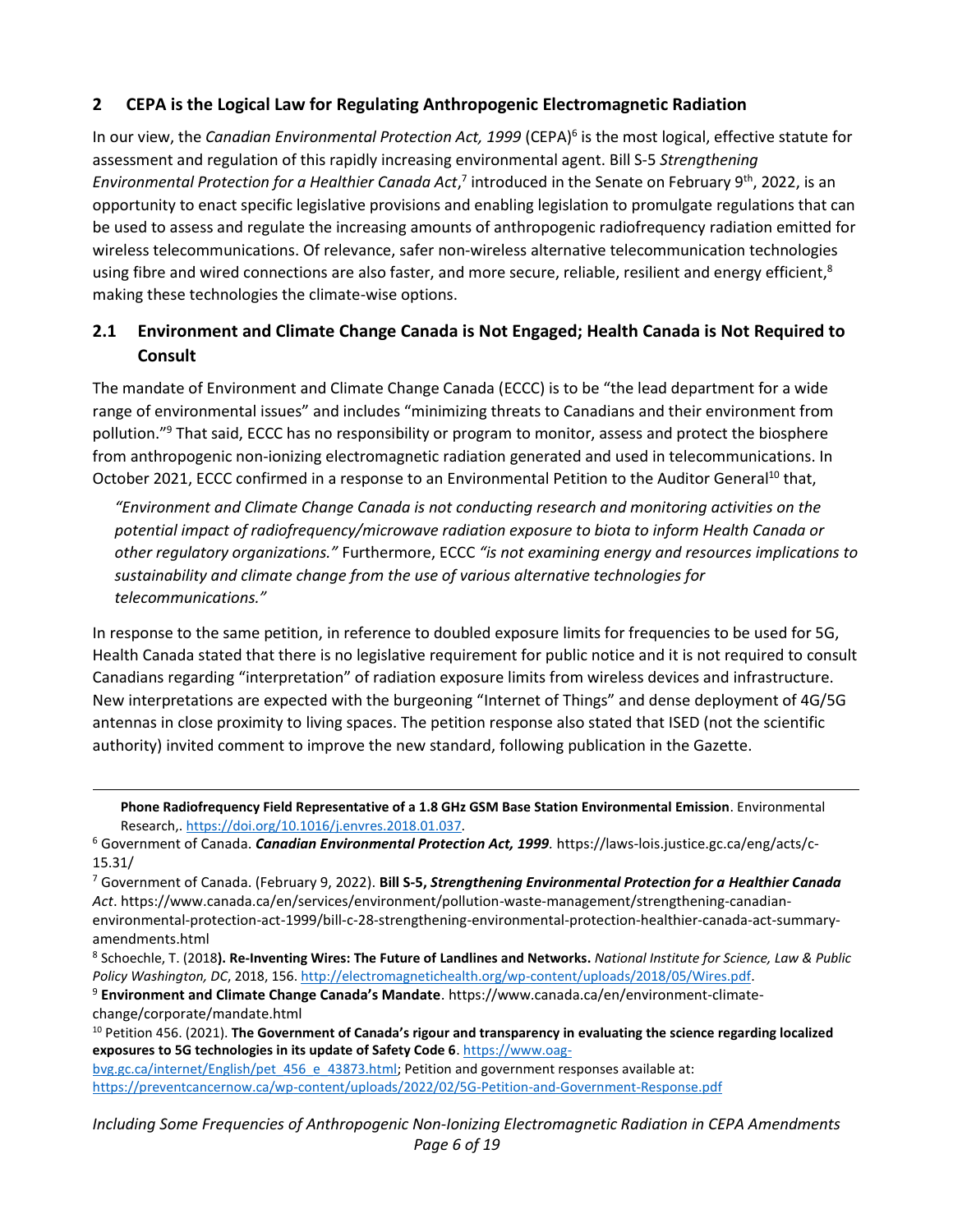#### **2.2 History of Engagement re. the** *Canadian Environmental Protection Act, 1999*

In March 2016, the new federal Liberal government led by Prime Minister Justin Trudeau fulfilled an election commitment to modernize CEPA by delegating to the Standing Committee on Environment and Sustainable Development (ENVI) the task of undertaking a 15-month comprehensive review of CEPA.

Five briefs submitted to the Standing Committee addressed biological harms associated with non-ionizing electromagnetic radiation used for wireless connectivity, and recommended inclusion in CEPA.

- 1. Prevent Cancer Now, Chemical Sensitivities Manitoba, National Network on Environments and Women's Health. [https://preventcancernow.ca/submissions/canadian-environmental-protection-act](https://preventcancernow.ca/submissions/canadian-environmental-protection-act-cepa-review-controlling-toxic-substances/)[cepa-review-controlling-toxic-substances/](https://preventcancernow.ca/submissions/canadian-environmental-protection-act-cepa-review-controlling-toxic-substances/)
- 2. Canadians for Safe Technology. [https://c4st.org/wp](https://c4st.org/wp-content/uploads/docs/GovRelations/Fed/CEPA/C4ST_CEPA_Brief_9_December_2016.pdf)[content/uploads/docs/GovRelations/Fed/CEPA/C4ST\\_CEPA\\_Brief\\_9\\_December\\_2016.pdf](https://c4st.org/wp-content/uploads/docs/GovRelations/Fed/CEPA/C4ST_CEPA_Brief_9_December_2016.pdf)
- 3. Environmental Health Association of Manitoba. [https://c4st.org/wp](https://c4st.org/wp-content/uploads/docs/GovRelations/Fed/CEPA/EHAMB_CEPA_brief_Dec_2016.pdf)[content/uploads/docs/GovRelations/Fed/CEPA/EHAMB\\_CEPA\\_brief\\_Dec\\_2016.pdf](https://c4st.org/wp-content/uploads/docs/GovRelations/Fed/CEPA/EHAMB_CEPA_brief_Dec_2016.pdf)
- 4. Magda Havas, PhD, Professor and Research Scientist, Trent University. [https://www.ourcommons.ca/content/Committee/421/ENVI/Brief/BR8708953/br](https://www.ourcommons.ca/content/Committee/421/ENVI/Brief/BR8708953/br-external/HavasMagda-e.pdf)[external/HavasMagda-e.pdf](https://www.ourcommons.ca/content/Committee/421/ENVI/Brief/BR8708953/br-external/HavasMagda-e.pdf)
- 5. Margaret Friesen, MSc. [https://www.ourcommons.ca/content/Committee/421/ENVI/Brief/BR8708951/br](https://www.ourcommons.ca/content/Committee/421/ENVI/Brief/BR8708951/br-external/FriesenMargaret-e.pdf)[external/FriesenMargaret-e.pdf](https://www.ourcommons.ca/content/Committee/421/ENVI/Brief/BR8708951/br-external/FriesenMargaret-e.pdf)

In June 2017, the Standing Committee submitted its final report, **Healthy Environment, Healthy Canadians, Healthy Economy: Strengthening the** *Canadian Environmental Protection Act, 1999* <sup>11</sup> to the House of Commons. The report included 87 recommendations such as: recognizing a right to a healthy environment, enhancing considerations of vulnerable populations, addressing cumulative impacts of substances, banning carcinogens and endocrine-disrupting chemicals (EDCs), strengthening transparency and public participation, improving the National Pollutant Release Inventory, establishing a more transparent assessment process for new living modified organisms, adopting a reverse-onus approach for substances of very high concern, adding a definition of "vulnerable populations," and requiring investigations into effects of substances on vulnerable populations as well as cumulative and synergistic effects of multiple toxicants.

**Recommendation 62** addressed electromagnetic radiation:

The Committee recommends that … Environment and Climate Change Canada conduct studies on the effects of electromagnetic radiation on biota … and report their findings back to the Committee.

A complete response to the Standing Committee was published in June 2018,<sup>12</sup> with the Minister of the Environment and Climate Change committing to "work towards legislative amendments as soon as possible in future Parliamentary sessions." Included in the report was the following commitment:

*"*Environment and Climate Change Canada *is reviewing the scientific evidence provided to the Committee on the effects of electromagnetic radiation on biota."<sup>13</sup>* No review by ECCC has been made public, and with the response to Petition 456, we now know that there is no plan to do so.

<sup>11</sup> <http://www.ourcommons.ca/Content/Committee/421/ENVI/Reports/RP9037962/envirp08/envirp08-e.pdf>

<sup>12</sup> ECCC, **Follow-Up Report to the House of Commons Standing Committee on Environment and Sustainable Development on the** *Canadian Environmental Protection Act, 1999,* June 28, 2018.

*Including Some Frequencies of Anthropogenic Non-Ionizing Electromagnetic Radiation in CEPA Amendments Page 7 of 19*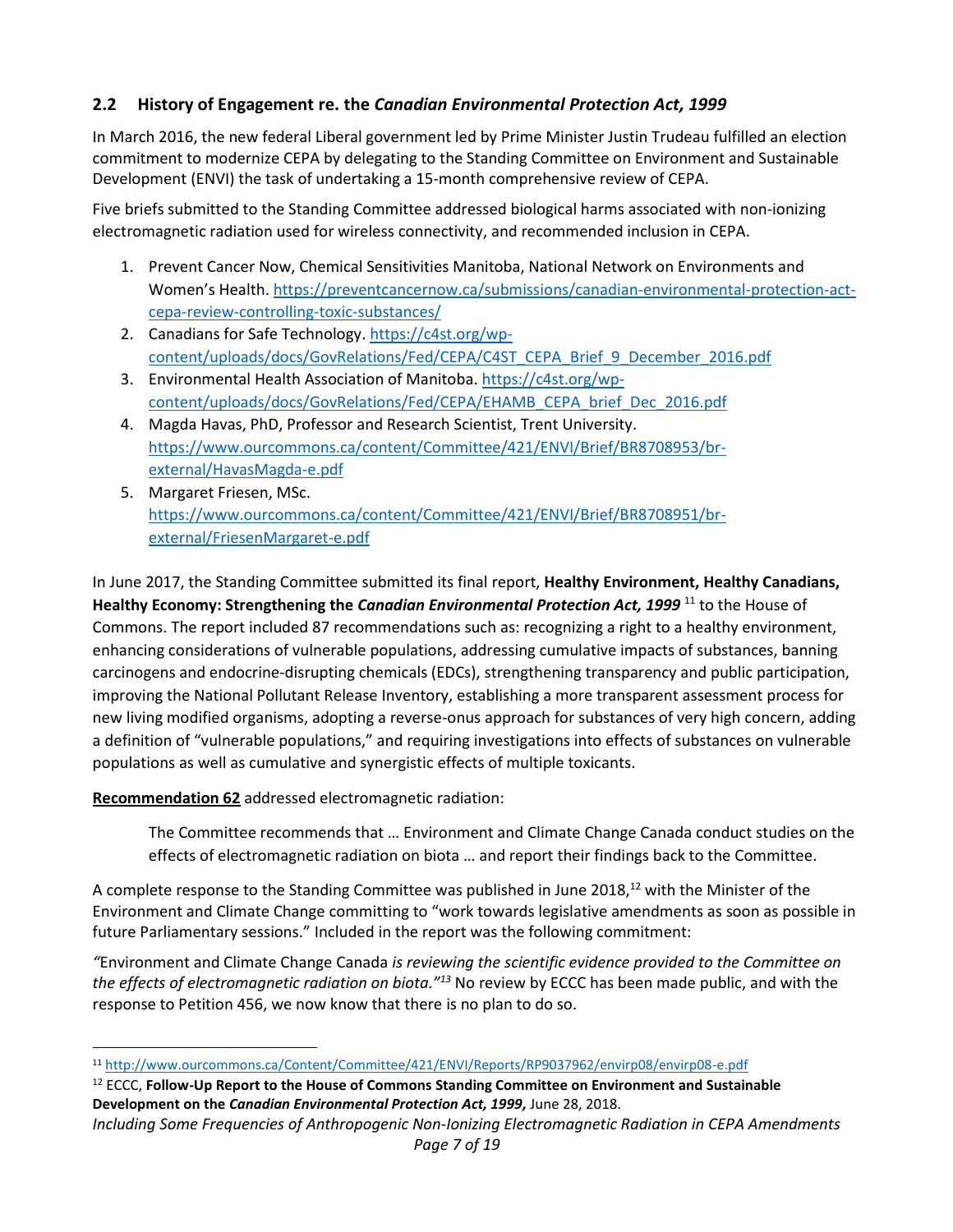As detailed below, scientific evidence since the 2016 Standing Committee submissions clearly demonstrates that anthropogenic non-ionizing radiation can be harmful to biota, and that this can have consequential cascading effects on biodiversity and ecosystem health. Flora and fauna should be protected; there is currently a gap in the Canadian risk assessment and regulatory regime with regards to this environmental toxicant. Inclusion of anthropogenic non-ionizing radiation in CEPA could rectify this serious gap.

Mandate letters from Canadian Prime Minister Justin Trudeau to both the Minister of Health and the Minister of Environment and Climate Change tabled in December 2019<sup>14</sup> included the expectation "to better protect people and the environment from toxins and other pollution, including by strengthening the *Canadian Environmental Protection Act, 1999*."

The 2019 mandate letters did not, however, include express requirements for the Ministers to address the effects of electromagnetic radiation on biota as part of their work. Similarly the 2021 mandate letters<sup>15</sup> failed to acknowledge the importance of addressing this key issue.

#### **2.3 Anthropogenic Non-Ionizing Electromagnetic Radiation Emissions Have Been Accelerating Over Recent Decades**

Ambient levels of wireless radiation continue to increase. There are currently tens of thousands of cell towers <sup>16</sup> across Canada. The number of cellular network antennas is increasing rapidly, as they are installed on new and existing structures in urban, rural and wilderness areas. These can support the operation of hundreds of thousands more small 4G/5G antennas being mounted on non-tower structures (e.g., street furniture, buildings, lamp-posts and other utility poles). Of additional concern is the introduction of novel technologies that use frequencies and modulations not previously widely used outdoors. At the same time, tens of thousands more telecommunications satellites are being launched.<sup>17</sup>

The medical journal *The Lancet* published a concise summary of increases in radiation for wireless communications, mounting to many-fold greater levels than the natural background.<sup>18</sup> Figure 1, reproduced with permission, illustrates how instantaneous exposures have mounted from the 1950s, through the 1980s and during the 2010s.

Note that the scales are logarithmic – each increment is a 1,000-fold increase. At 1 GHz, within a commonly used frequency range for cell tower antenna emissions, the levels in some areas had increased up to a quintillion times natural background levels (a quintillion is 1 with 18 zeros).

<sup>13</sup> [https://www.canada.ca/en/environment-climate-change/services/canadian-environmental-protection-act](https://www.canada.ca/en/environment-climate-change/services/canadian-environmental-protection-act-registry/review/standing-committee-report-cepa-2018/chapter-1.html)[registry/review/standing-committee-report-cepa-2018/chapter-1.html](https://www.canada.ca/en/environment-climate-change/services/canadian-environmental-protection-act-registry/review/standing-committee-report-cepa-2018/chapter-1.html)

<sup>14</sup> Prime Minister of Canada. **Archived Mandate Letters.** <https://pm.gc.ca/en/all-archived-mandate-letters>

<sup>15</sup> Prime Minister of Canada. **Mandate Letters 2021**[. https://pm.gc.ca/en/mandate-letters](https://pm.gc.ca/en/mandate-letters)

<sup>16</sup> SCADACORE. **Canadian Cell Tower Map**. (2022[\) https://www.scadacore.com/tools/rf-path/cell-tower-map-canada/](https://www.scadacore.com/tools/rf-path/cell-tower-map-canada/)

<sup>17</sup> Hecht, J. (2021). **Will Satellites Cripple Ground-Based Astronomy?** OPTICA[. https://www.optica](https://www.optica-opn.org/home/articles/volume_32/may_2021/features/will_satellites_cripple_ground-based_astronomy/)[opn.org/home/articles/volume\\_32/may\\_2021/features/will\\_satellites\\_cripple\\_ground-based\\_astronomy/](https://www.optica-opn.org/home/articles/volume_32/may_2021/features/will_satellites_cripple_ground-based_astronomy/)

<sup>18</sup> Bandara, P & Carpenter, D.O. (2018). **Planetary Electromagnetic Pollution: It Is Time to Assess Its Impact.** The Lancet Planetary Health 2, no. 12: e512-14[. https://doi.org/10.1016/S2542-5196\(18\)30221-3.](https://doi.org/10.1016/S2542-5196(18)30221-3)

*Including Some Frequencies of Anthropogenic Non-Ionizing Electromagnetic Radiation in CEPA Amendments Page 8 of 19*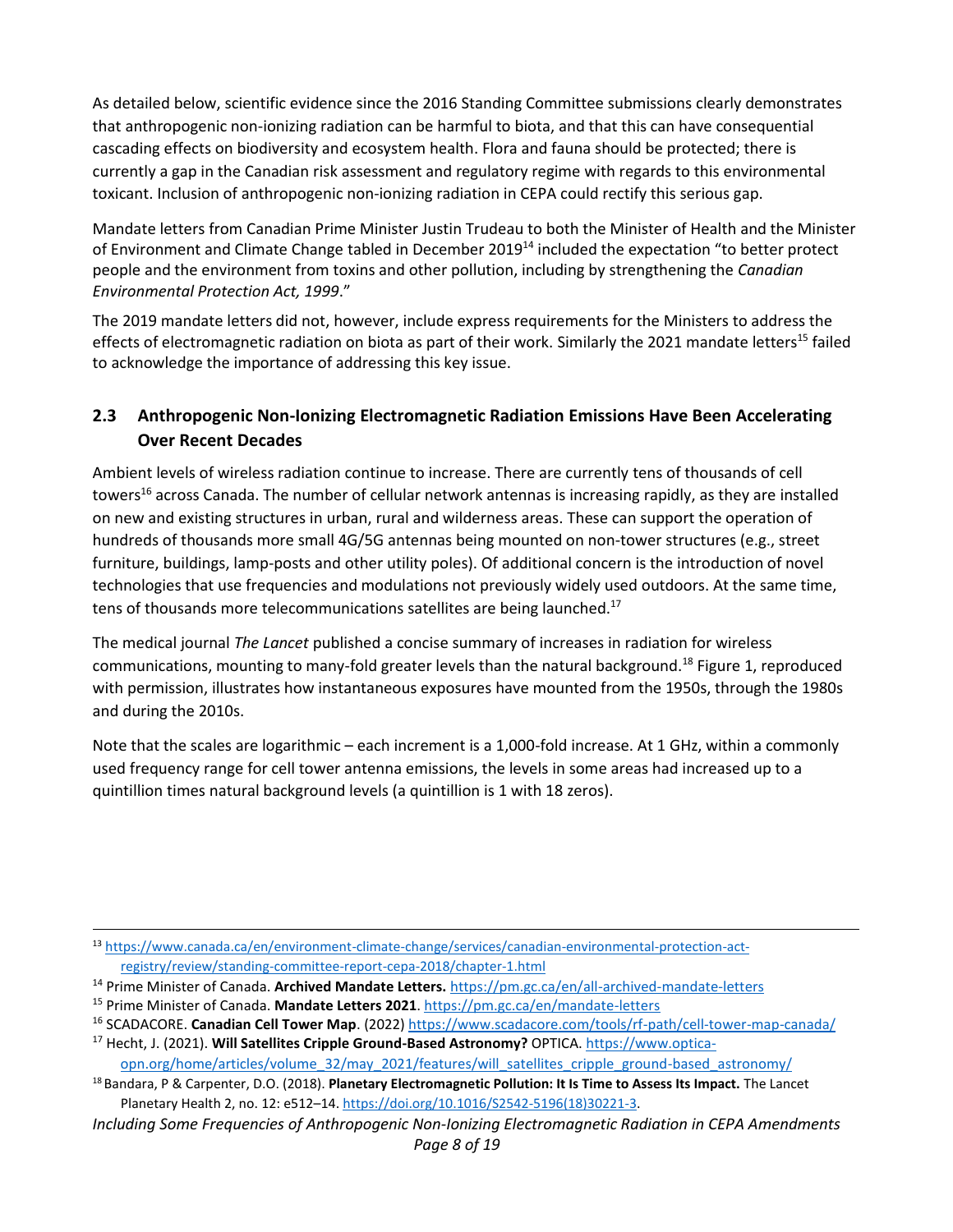#### **Figure 1. Typical maximum daily exposure to radiofrequency electromagnetic radiation from man-made and natural power flux densities in comparison with International Commission on Non-Ionizing Radiation Protection (ICNIRP) safety guidelines**

[Canada's guidance is marginally lower for some frequencies]



#### **2.4 Anthropogenic Non-ionizing Electromagnetic Radiation Can Cause Adverse Biological Effects at Low Intensity Levels**

*Including Some Frequencies of Anthropogenic Non-Ionizing Electromagnetic Radiation in CEPA Amendments Page 9 of 19* Non-ionizing electromagnetic radiation is lower energy than ionizing radiation (e.g., x-rays) and by definition does not carry sufficient energy to remove an electron from an atom. Early animal and human experimentation led to the hypothesis (favoured by industry, and implemented by Health Canada) that only excessive heating may cause biological harms ("thermal effects"). There is now evidence, presented here and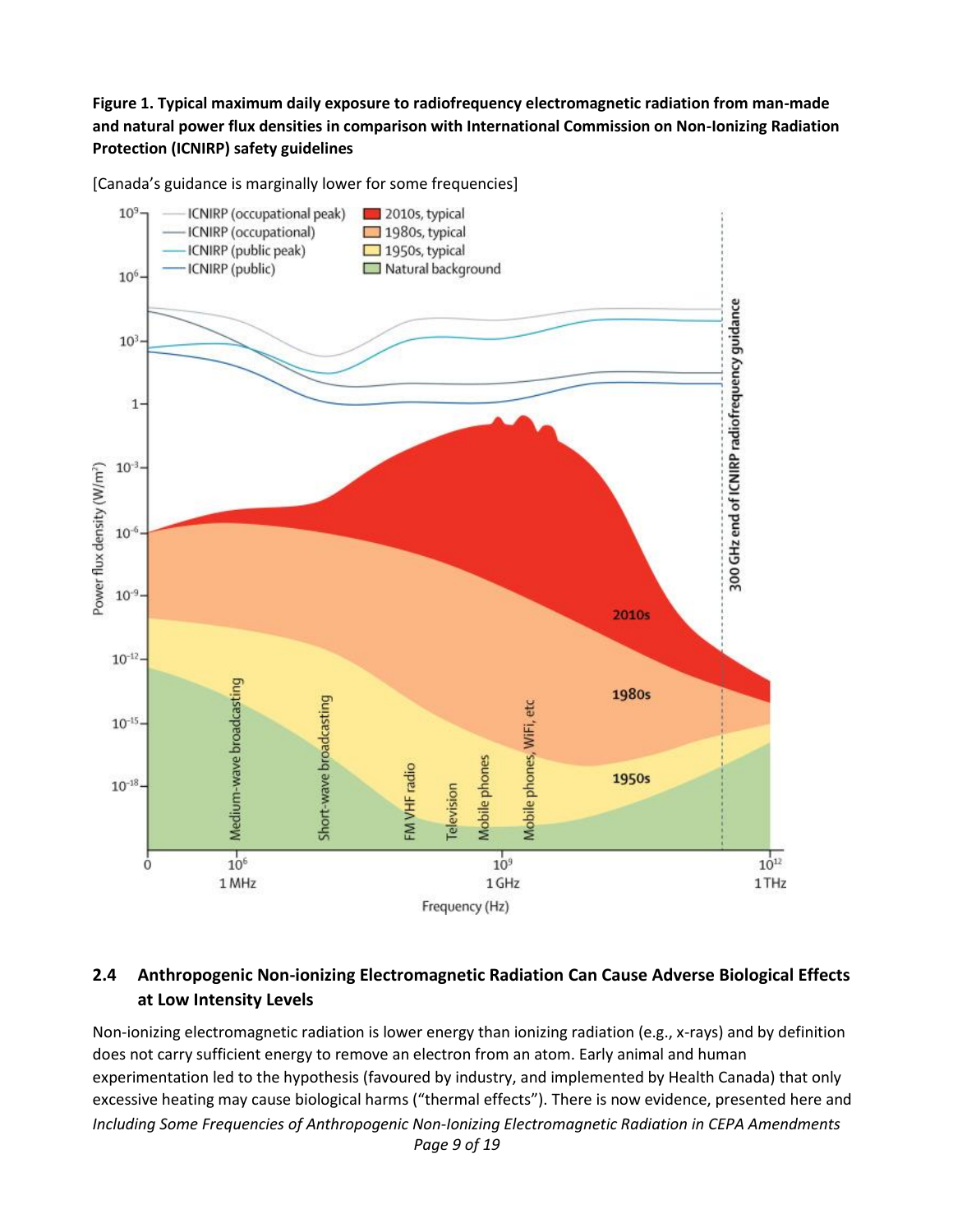in hundreds of peer-reviewed publications, that non-ionizing radiation can cause harm at exceedingly low exposure levels. A few of the mechanisms and harmful effects that have been demonstrated in the laboratory and measured in various organisms include oxidative stress, cellular and DNA damage (including in insects),<sup>19,20,21</sup> and effects on receptor proteins<sup>22</sup> and channels through cellular membranes<sup>23</sup> with exposure to purportedly safe intensities of common frequencies. These effects may impact function and viability of organisms, and lead to cancers.<sup>3,[4,4,](#page-4-0)[5](#page-4-1)</sup>

Non-ionizing radiation is a broad swath of the electromagnetic spectrum, from extremely low-frequency Schumann resonance of the earth, through anthropogenic radiation associated with a wide range of technologies, and also that received from the sun, such as naturally occurring infrared, visible and ultraviolet light (on the nominal borderline of ionizing radiation). Protection from ultraviolet light is implemented via CEPA, with restriction of atmospheric ozone-depleting substances (ozone absorbs ultraviolet light from the sun).

All biota evolved in an environment with much lower intensity natural radiofrequency radiation, because the Earth's atmosphere blocks much of this type of radiation. With the addition of anthropogenic radiofrequency radiation, peak levels today can be more than trillions of times higher than historically (Figure 1).

#### **3 Current Concerns**

#### **3.1 A Tipping Point?**

Whether or not we sense electromagnetic radiation, electromagnetic interactions are intrinsic in living tissues. Effects may be central to life processes, occurring at the level of cellular membranes,<sup>24</sup> impacting nerves and diverse chemical reactions within cells. As well, the cells of all life forms normally communicate within and among themselves with exquisitely low-intensity electromagnetic and chemical signaling. Ambient levels of anthropogenic electromagnetic radiation in some areas now exceed historical natural levels by more than trillions-fold and have reached a level where it interferes with natural signaling. It appears that some biota (e.g., insects) may have reached a "tipping point" for population-wide effects.

Çiğ, B., & Nazıroğlu, M. (2015). **Investigation of the Effects of Distance from Sources on Apoptosis, Oxidative Stress and Cytosolic Calcium Accumulation via TRPV1 Channels Induced by Mobile Phones and Wi-Fi in Breast Cancer Cells**. *Biochimica et Biophysica Acta (BBA) - Biomembranes*, Membrane Channels and Transporters in Cancers, 1848, no. 10, Part B: 2756–65[. https://doi.org/10.1016/j.bbamem.2015.02.013.](https://doi.org/10.1016/j.bbamem.2015.02.013)

<sup>19</sup> Blank, M., & Goodman, R.M. (2012). **Electromagnetic Fields and Health: DNA-Based Dosimetry.** Electromagnetic Biology and Medicine 31, no. 4: 243–49. [https://doi.org/10.3109/15368378.2011.624662.](https://doi.org/10.3109/15368378.2011.624662)

<sup>20</sup> Yakymenko, I., Tsybulin O., Sidorik E., Diane Henshel, Kyrylenko O., and Kyrylenko S. (2016). **Oxidative Mechanisms of Biological Activity of Low-Intensity Radiofrequency Radiation.** Electromagnetic Biology and Medicine 35, no. 2:186–202. [https://doi.org/10.3109/15368378.2015.1043557.](https://doi.org/10.3109/15368378.2015.1043557)

<sup>21</sup> Panagopoulos, D.J. **Comparing DNA Damage Induced by Mobile Telephony and Other Types of Man-Made Electromagnetic Fields**. (2019). Mutation Research/Reviews in Mutation Research 781:53–62. [https://doi.org/10.1016/j.mrrev.2019.03.003.](https://doi.org/10.1016/j.mrrev.2019.03.003)

<sup>22</sup> Ertilav, K., Uslusoy, F., Ataizi S., & Nazıroğlu, M. (2018). **Long Term Exposure to Cell Phone Frequencies (900 and 1800 MHz) Induces Apoptosis, Mitochondrial Oxidative Stress and TRPV1 Channel Activation in the Hippocampus and Dorsal Root Ganglion of Rats.** *Metabolic Brain Disease* 33, no. 3: 753–63[. https://doi.org/10.1007/s11011-017-0180-4.](https://doi.org/10.1007/s11011-017-0180-4)

<sup>23</sup> Romanenko, S., R. Begley, A.R. Harvey, L. Hool, and V.P. Wallace. **The Interaction between Electromagnetic Fields at Megahertz, Gigahertz and Terahertz Frequencies with Cells, Tissues and Organisms: Risks and Potential.** (2017) Journal of The Royal Society Interface 14, no. 137. 20170585. [https://doi.org/10.1098/rsif.2017.0585.](https://doi.org/10.1098/rsif.2017.0585)

<sup>24</sup> Hughes, M. P., Kruchek E.J., Beale A.D., et al. (2021). **Vm-Related Extracellular Potentials Observed in Red Blood Cells.** *Scientific Reports* 11, no. 1: 19446[. https://doi.org/10.1038/s41598-021-98102-9.](https://doi.org/10.1038/s41598-021-98102-9)

*Including Some Frequencies of Anthropogenic Non-Ionizing Electromagnetic Radiation in CEPA Amendments Page 10 of 19*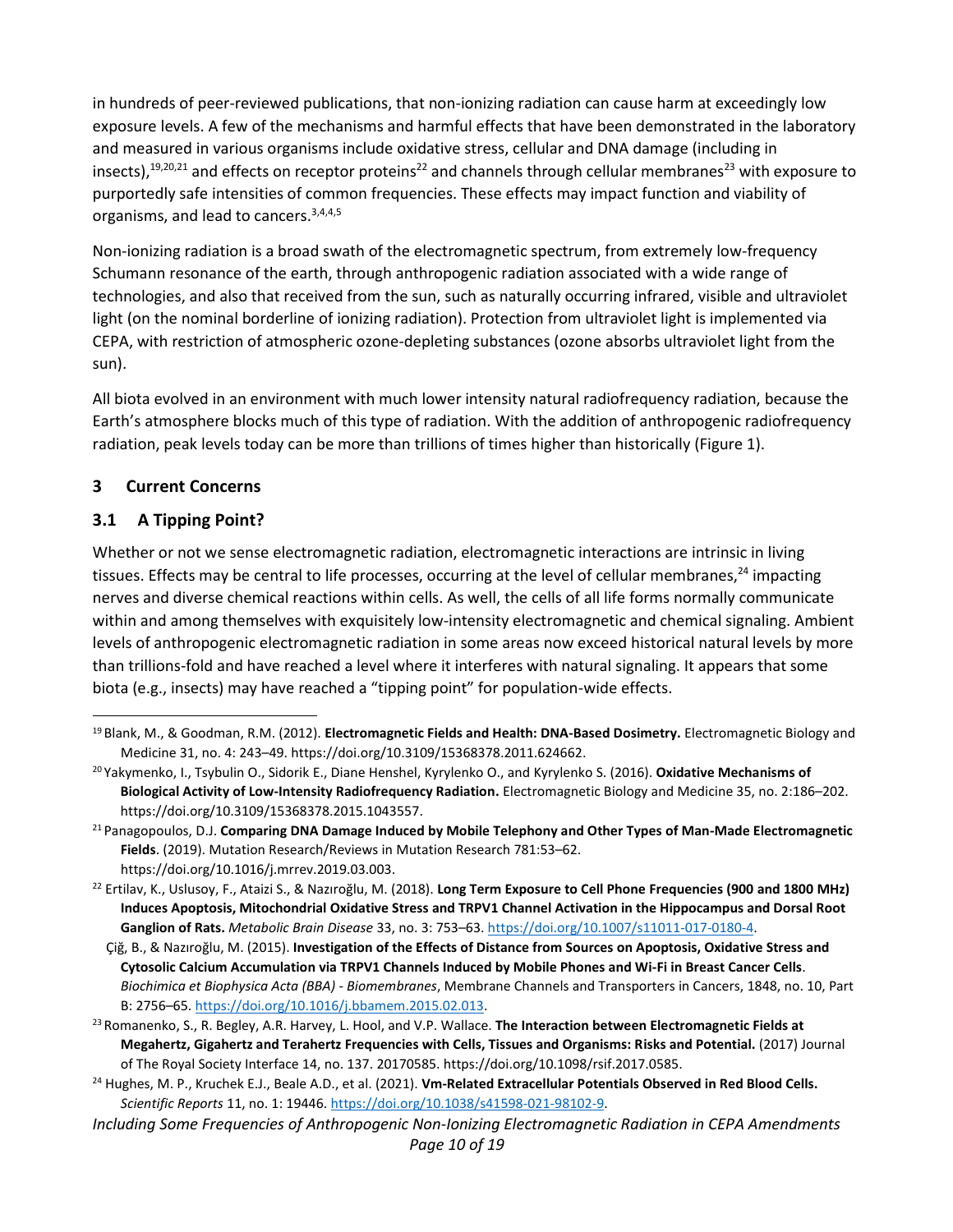#### **3.2 Electromagnetic Radiation as a Factor in the Decline of Bird and Insect Populations**

Many bird and insect species are in decline worldwide. Interference with magnetoreception for navigation may be a contributing factor, as comprehensively reviewed by Levitt et al. in three recent publications.<sup>[2](#page-4-2)</sup>

The scientific literature was also systematically reviewed at the request of the European Parliament.<sup>25</sup> An extract from the report states: "*Dielectric heating due to RF-EMF [radiofrequency electromagnetic fields] exposure of biological tissue is shown in all categories. … which in turn has biological effects such as a thermoregulatory response. This implies that there is always a level of RF-EMF power density that will cause biological effects, referred to as thermal effects. Decoupling effects caused by elevated temperatures and the presence of RF-EMFs within biological tissue are major issues in this field of study.*"

Concerns that anthropogenic electromagnetic radiation may be a factor in the decline of insect populations were detailed in 2021.<sup>26</sup> Due to insects' size, resonance may result in greater heating, and insects have little capacity to thermo-regulate. Insect declines are widely recognized to present serious ecological as well as economic issues, because insects form the base of food chains, and pollination is essential for biodiversity and agriculture.

<span id="page-10-0"></span>Serious adverse effects observed in animals and plants in field and laboratory studies are depicted in Figure 2, at exposure levels 50 to more than 2,000 times below Health Canada's non-occupational human exposure guideline for radiofrequency radiation power density (Safety Code 6). <sup>27</sup> The guideline levels range from 2,000 to 10,000 mW/m<sup>2</sup> (2 to 10 W/m<sup>2</sup>) depending upon the frequency (off the scale of Figure 2).

<sup>25</sup> Thielens, A. (2021). **Environmental Impacts of 5G. A literature review of effects of radio-frequency electromagnetic field exposure of non-human vertebrates, invertebrates and plants**. *Prepared at the Request of the Panel for the Future of Science and Technology (STOA) and Managed by the Scientific Foresight Unit, within the Directorate-General for Parliamentary Research Services (EPRS) of the Secretariat of the European Parliament*, 149. <https://doi.org/10.2861/318352>

Kumar, S., Singh, V. K., Nath, P., & Joshi, P. C. (2020). **An overview of anthropogenic electromagnetic radiations as risk to pollinators and pollination**. *Journal of Applied and Natural Science*, *12*(4), 675–681. [https://doi.org/10.31018/jans.v12i4.2420.](https://doi.org/10.31018/jans.v12i4.2420)

<sup>26</sup> Balmori, A. (2021). **Electromagnetic radiation as an emerging driver factor for the decline of insects**. *Science of The Total Environment*, *767*, 144913[. https://doi.org/10.1016/j.scitotenv.2020.144913.](https://doi.org/10.1016/j.scitotenv.2020.144913)

Friesen, M., & Havas, M. (2020). **Effects of Non-ionizing Electromagnetic Pollution on Invertebrates, Including Pollinators such as Honey Bees: What We Know, What We don't Know, and What We Need to Know**. In *Working Landscapes. Proceedings of the 12th Prairie Conservation and Endangered Species Conference, Danyluk (ed.). February 2019, Winnipeg, Manitoba.* (pp. 127–138). Critical Wildlife Habitat Program, Winnipeg, Manitoba. Retrieved from [http://pcesc.ca/media/45404/final-2019-pcesc-proceedings.pdf.](http://pcesc.ca/media/45404/final-2019-pcesc-proceedings.pdf)

<sup>&</sup>lt;sup>27</sup> Limits of Human Exposure to Radiofrequency Electromagnetic Energy in the Frequency Range from 3 kHz to 300 GHz: Safety Code 6 [Health Canada, 2015] [https://www.canada.ca/en/health-canada/services/publications/health-risks-safety/limits](https://www.canada.ca/en/health-canada/services/publications/health-risks-safety/limits-human-exposure-radiofrequency-electromagnetic-energy-range-3-300.html)[human-exposure-radiofrequency-electromagnetic-energy-range-3-300.html](https://www.canada.ca/en/health-canada/services/publications/health-risks-safety/limits-human-exposure-radiofrequency-electromagnetic-energy-range-3-300.html)

*Including Some Frequencies of Anthropogenic Non-Ionizing Electromagnetic Radiation in CEPA Amendments Page 11 of 19*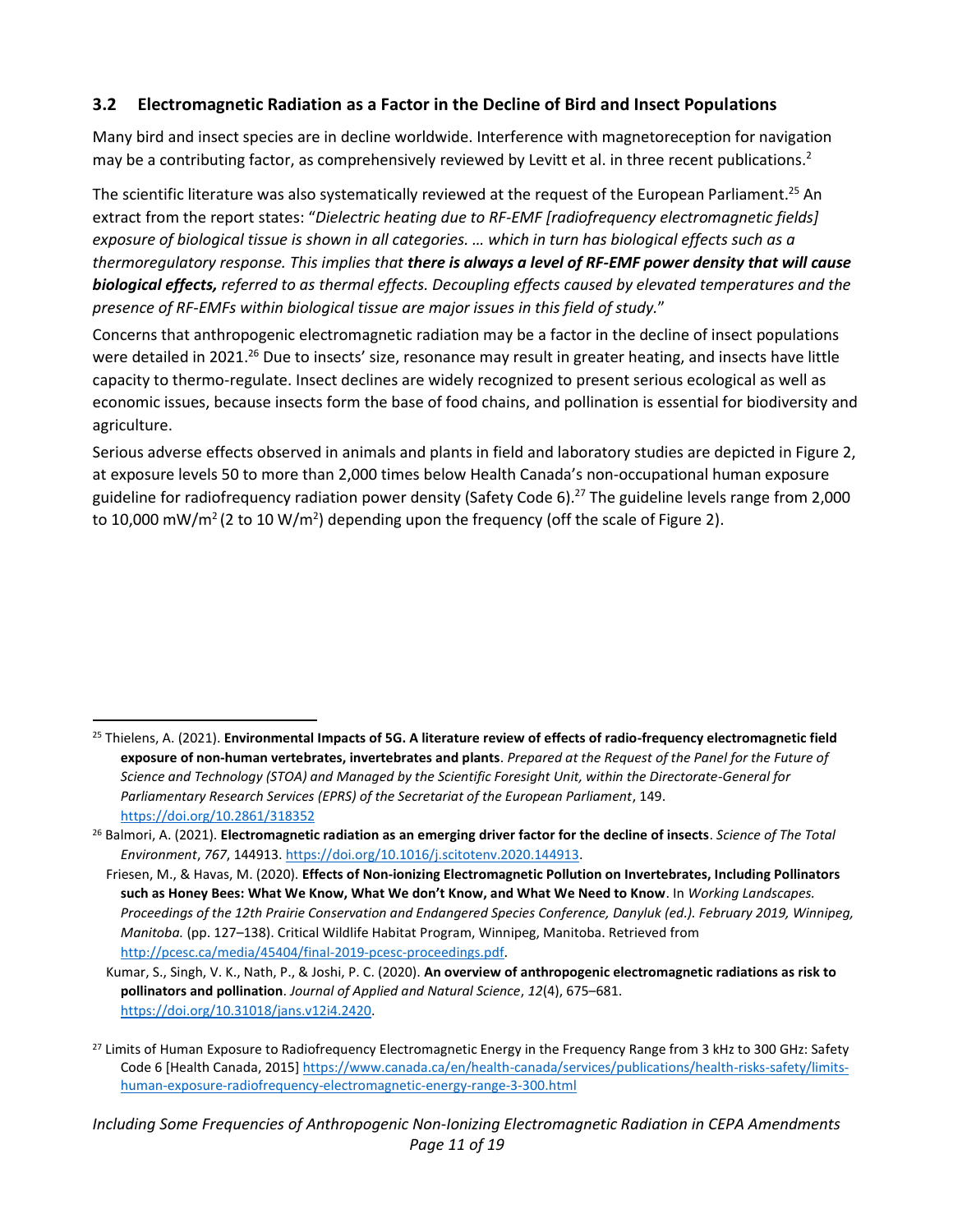#### **Figure 2. Examples of biological effects on biota exposed to "wireless radiation" levels 50 to more than 2,000 times below Safety Code 6 (2,000 - 10,000 mW/m<sup>2</sup> depending upon the frequency).**

(Data from Supplemental Materials Part 2[,](#page-4-2) Levitt et al. 2021,<sup>2</sup> and primary literature, listed in the Appendix.)



(e.g., from an emitting device such as a cell tower antenna) is intercepted by a surface (e.g., leaf or animal) over an area measured perpendicular to the beam.

#### **3.3 Electromagnetic Radiation and Chemical Substances Can Act Additively or Synergistically**

Non-ionizing radiation from communications and other infrastructure can be biologically active and harmful, and can interact with toxic substances with magnification of harmful effects.<sup>28,29</sup> For example, a large 2013

*Including Some Frequencies of Anthropogenic Non-Ionizing Electromagnetic Radiation in CEPA Amendments*  Extract*: "The overall results clearly indicate that the multi-stress conditions were able to induce biochemical, physiological* 

<sup>28</sup> Lupi, D., Palamara Mesiano, M., Adani, A., *et al*. (2021). **Combined Effects of Pesticides and Electromagnetic-Fields on Honeybees: Multi-Stress Exposure**. *Insects*, *12*(8), 716[. https://doi.org/10.3390/insects12080716.](https://doi.org/10.3390/insects12080716)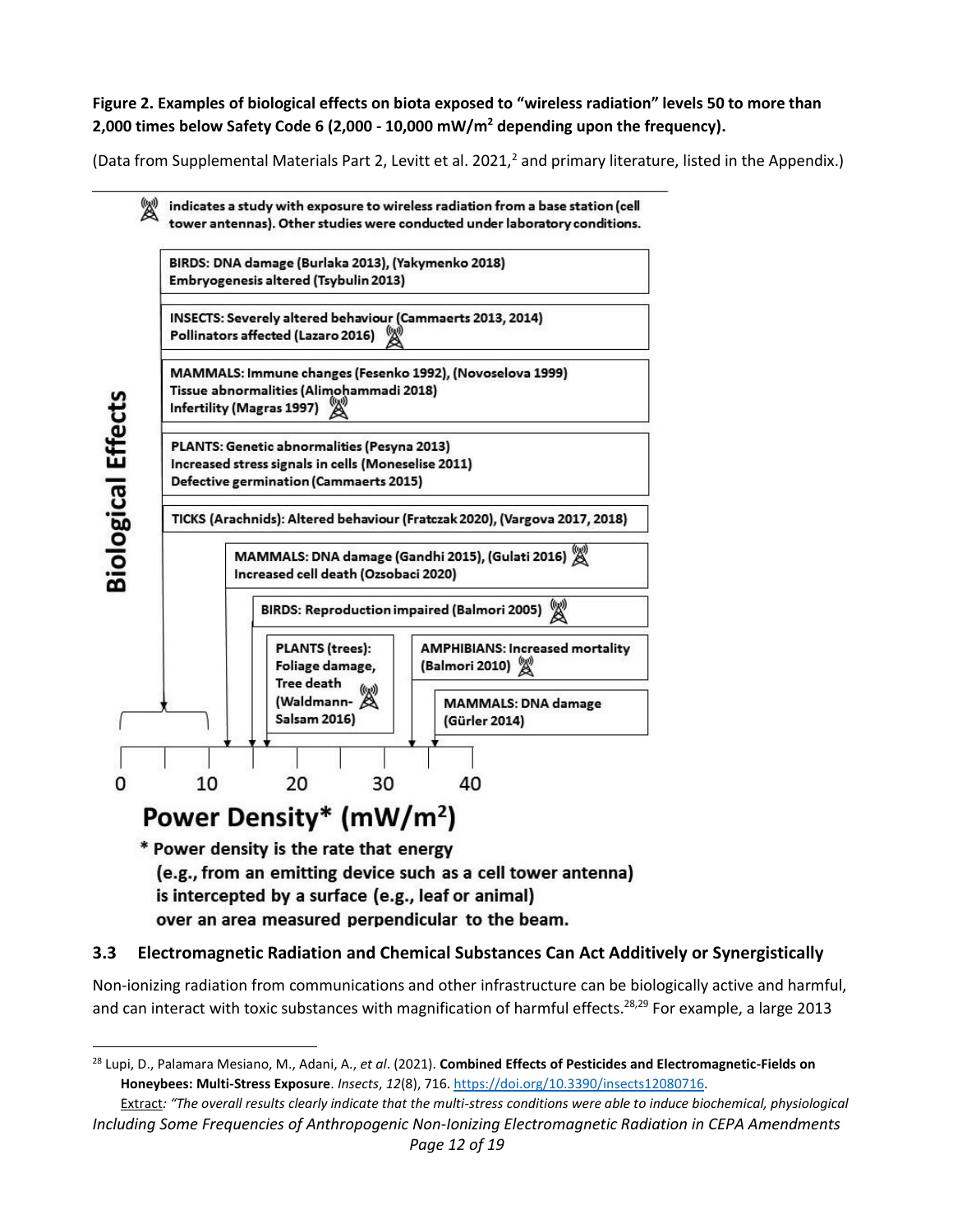review, further expanded in 2017, summarized synergistic effects with toxicants on carcinogenesis, teratogenesis, mutagenesis, inflammation and other outcomes; amelioration of harmful effects using agents such as antioxidants (e.g., vitamin C); and use of radiofrequency radiation to enhance therapeutic effectiveness.<sup>30</sup>

#### **3.4 Unlike Toxic Substances, Non-ionizing Radiation from Modern Technologies is not Addressed Directly as a Potential Risk to Environmental Health in Canada**

Guidance published by Health Canada, *Limits of Human Exposure to Radiofrequency Electromagnetic Energy in the Frequency Range from 3 kHz to 300 GHz: Safety Code 6 (SC6)<sup>[27](#page-10-0)</sup> is referenced consistently by the* Government of Canada (Health Canada, and Innovation, Science and Economic Development) in regulations addressing devices or infrastructure for telecommunications over the air. The *Radiation Emitting Devices Act*<sup>31</sup> and regulations<sup>32</sup> do not mention radiofrequency radiation or telecommunications devices, although a 2020 consultation<sup>33</sup> undertaken by Health Canada did. Cell tower siting Client Procedures Circular CPC-2-0-03<sup>34</sup> stipulates that in addition to requirements of the *Canadian Environmental Assessment Act<sup>35</sup>* (now repealed; the *Interpretation Act* would require application of the *Impact Assessment Act, 2019<sup>36</sup>)*, proponents are responsible to ensure that antenna systems are installed and operated in a manner that respects the local environment and that complies with other statutory requirements, such as those under the *Canadian Environmental Protection Act, 1999*, the *Species at Risk Act, 2002*<sup>37</sup> and the *Migratory Birds Convention Act, 1994, <sup>38</sup>* as applicable*.* None of these Acts address effects non-ionizing radiation used in telecommunications.

Radiofrequency radiation levels are regulated in areas that the public may access (per Safety Code 6), but not other locations accessible only to flora and non-human fauna, including airspace where animals fly.

*and behavioral alterations which severely threatened bee colony survival."*

*Including Some Frequencies of Anthropogenic Non-Ionizing Electromagnetic Radiation in CEPA Amendments* 

<sup>29</sup> Boga, A, Emre M., Sertdemir,Y., Akillioglu K., Binokay,S., & Demirhan, O. (2015).**The Effect of 900 and 1800MHz GSM-like Radiofrequency Irradiation and Nicotine Sulfate Administration on the Embryonic Development of Xenopus Laevis.** *Ecotoxicology and Environmental Safety* 113: 378–90[. https://doi.org/10.1016/j.ecoenv.2014.12.020.](https://doi.org/10.1016/j.ecoenv.2014.12.020)

<sup>30</sup> Kostoff, R.N., & Lau C.G.Y.(2013) **Combined biological and health effects of electromagnetic fields and other agents in the published literature**. Technol Forecast Soc Change;80(7):1331–49.

Kostoff, R. N. & Lau, C.G.Y. (2017). **Modified Health Effects of Non-Ionizing Electromagnetic Radiation Combined with Other Agents Reported in the Biomedical Literature.** In *Microwave Effects on DNA and Proteins*, edited by Chris D. Geddes, 97– 157. Cham: Springer International Publishing[, https://doi.org/10.1007/978-3-319-50289-2\\_4.](https://doi.org/10.1007/978-3-319-50289-2_4)

<sup>31</sup> Government of Canada. *Radiation Emitting Devices Act*[: https://lois-laws.justice.gc.ca/eng/acts/R-1/](https://lois-laws.justice.gc.ca/eng/acts/R-1/) and **Radiation Emitting Devices Regulations** https://lois-laws.justice.gc.ca/eng/regulations/C.R.C.,\_c.\_1370/FullText.html

<sup>32</sup> Government of Canada. **Radiocommunication Regulations**[. https://laws-lois.justice.gc.ca/eng/regulations/sor-96-](https://laws-lois.justice.gc.ca/eng/regulations/sor-96-484/index.html) [484/index.html](https://laws-lois.justice.gc.ca/eng/regulations/sor-96-484/index.html)

<sup>33</sup> Health Canada. **Consultation: Proposed modernization of the Radiation Emitting Devices Act**. 2020. <https://www.canada.ca/en/health-canada/programs/consultation-proposed-modernization-radiation-devices-act.html>

<sup>34</sup> Industry Canada [ISED]. (2014) **CPC-2-0-03 – Radiocommunication and Broadcasting Antenna Systems.**  <https://www.ic.gc.ca/eic/site/smt-gst.nsf/eng/sf08777.html>

<sup>35</sup> Government of Canada. *Canadian Environmental Assessment Act (repealed 2019).* [https://laws](https://laws-lois.justice.gc.ca/eng/acts/C-15.21/index.html)[lois.justice.gc.ca/eng/acts/C-15.21/index.html](https://laws-lois.justice.gc.ca/eng/acts/C-15.21/index.html) 

<sup>36</sup> Government of Canada. *Impact Assessment Act, 2019.* <https://laws-lois.justice.gc.ca/eng/acts/I-2.75/index.htm> l

<sup>37</sup> Government of Canada. (2022) *Species at Risk Act, 2002.* <https://laws-lois.justice.gc.ca/eng/acts/S-15.3>

<sup>38</sup> Government of Canada. *Migratory Birds Convention Act, 1994*. <https://laws-lois.justice.gc.ca/eng/acts/M-7.01/> and **Regulations** [https://laws-lois.justice.gc.ca/eng/regulations/C.R.C.,\\_c.\\_1035/](https://laws-lois.justice.gc.ca/eng/regulations/C.R.C.,_c._1035/)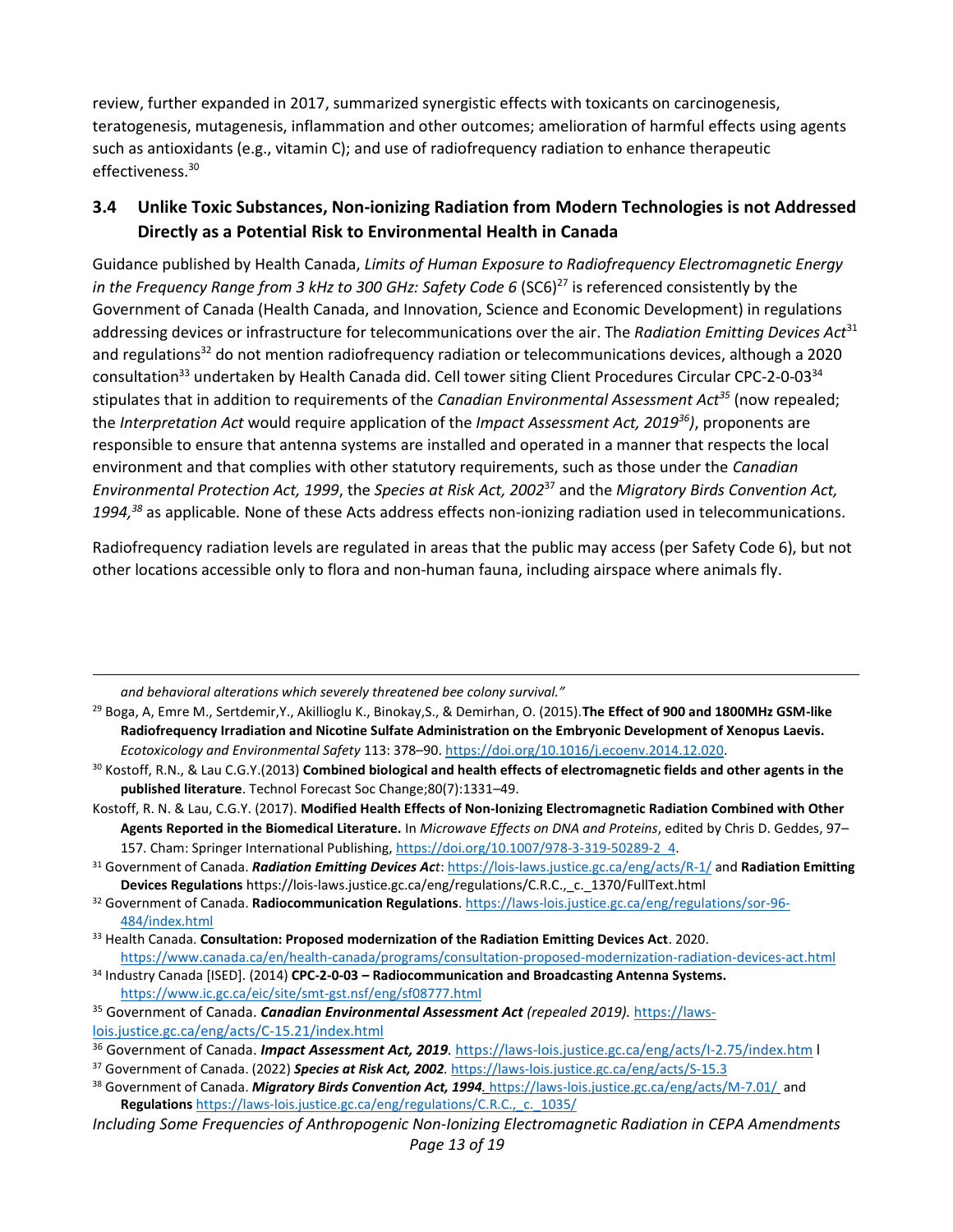Interference with normal function of equipment is addressed in EMCAB-2 — Criteria for Resolution of Immunity Complaints Involving Fundamental Emissions of Radiocommunications Transmitters,<sup>39</sup> yet interference with normal functions of biota is not addressed in Canada, to the best of our knowledge.

The Canadian federal policy gap, omitting consideration of effects on non-human species of radiation for wireless communications, parallels a similar gap in the USA. In August 2021, the District of Columbia Court of Appeals ruled that the Federal Communications Commission (FCC) — the USA regulator for cell tower and other wireless device radiofrequency emissions, to which Health Canada looks for guidance in setting of its guidelines — had ignored a substantial body of knowledge that had been presented in submissions:<sup>40</sup> "The *Commission failed to provide a reasoned explanation for its determination that its guidelines adequately protect against the harmful effects of exposure to radiofrequency radiation unrelated to cancer."* This is not to say that the court agreed with FCC conclusions; merely that the FCC had acknowledged the issue of cancer while it did not consider numerous other effects described in submissions, including effects on fauna and flora.

#### **3.5 Climate Change and Broader Environmental Implications**

Energy consumption for wireless communications is a climate issue. Overall, greenhouse gas emissions related to information and communication technologies are estimated to be about 3% of global totals (aviation is 2%). <sup>41</sup> These estimates are uncertain as they are based on yet-to-be-attained industry commitments and shifts to "green" energy (that could divert potential capacity from other uses). Nevertheless, estimates reflect a significant contribution to climate change of digital technologies, while fibre and wire connections offer many advantages, including energy efficiency[.](#page-5-0)<sup>8</sup>

Dense deployment of additional hundreds of thousands of cell network antennas across Canada for new technologies (e.g., 5G) and the myriad other devices that manufacturers hope to sell Canadian consumers, means that much more hardware will be manufactured. Planned obsolescence of technologies ensures ongoing turnover of old for new; devices that are no longer supported are discarded and replaced. As new technology is deployed, sun-setting of 3G disproportionately affects elderly and low-income individuals,<sup>42</sup> and may affect home alarms and medical devices, as well as navigation and aviation. Beyond risks of halting support of important, functional devices, and associated e-waste, replacement entails petrochemical and mineral resources, and associated mining and pollution.

#### **3.6 Safer Alternatives for Telecommunications: Fibre Optic and Wired Connections**

An assessment of telecommunications alternatives, considering "substitution" and "essentiality," would reveal that use of hard (fibre and wire) connections to transmit data requires less electricity than use of wireless infrastructure. Fibre optic to the premises (FTTP) and wired connections through the premises (WTTP) would substantially reduce the radiofrequency radiation used for wireless technologies. Networks

<sup>39</sup> Government of Canada. (updated 2010). **EMCAB-2 — Criteria for Resolution of Immunity Complaints Involving Fundamental Emissions of Radiocommunications Transmitters.** [https://www.ic.gc.ca/eic/site/smt](https://www.ic.gc.ca/eic/site/smt-gst.nsf/eng/sf01005.html)[gst.nsf/eng/sf01005.html](https://www.ic.gc.ca/eic/site/smt-gst.nsf/eng/sf01005.html)

<sup>40</sup> EHTrust *et al.* v Federal Communications Commission and USA. (2021) **Decision of the Court of Appeal, District of Columbia.**  [https://www.cadc.uscourts.gov/internet/opinions.nsf/FB976465BF00F8BD85258730004EFDF7/\\$file/20-1025-1910111.pdf](https://www.cadc.uscourts.gov/internet/opinions.nsf/FB976465BF00F8BD85258730004EFDF7/$file/20-1025-1910111.pdf)

<sup>41</sup> Coma, M. (2021). **Energy Policies in the Hyperconnected Era.** Wall Street International, September 29, 2021. [https://wsimag.com/science-and-technology/67085-energy-policies-in-the-hyperconnected-era.](https://wsimag.com/science-and-technology/67085-energy-policies-in-the-hyperconnected-era)

<sup>42</sup> Ashworth, B. (2021). **3G service is going away next year. Here's what that means.** [https://www.wired.com/story/3g-service](https://www.wired.com/story/3g-service-sunset-what-it-means/)[sunset-what-it-means/.](https://www.wired.com/story/3g-service-sunset-what-it-means/)

*Including Some Frequencies of Anthropogenic Non-Ionizing Electromagnetic Radiation in CEPA Amendments Page 14 of 19*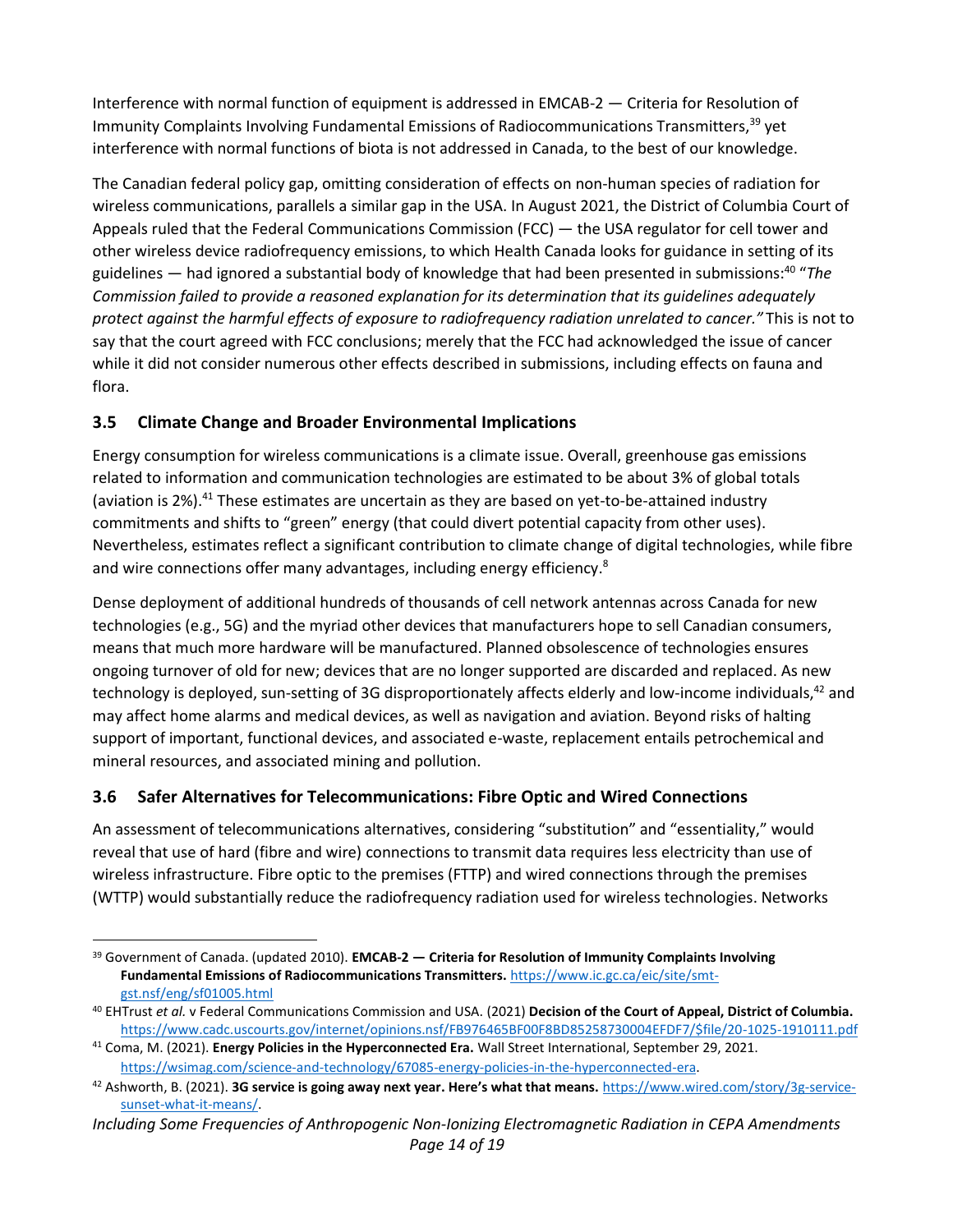with the hard connections emit minimal radiation and have the added, not insignificant benefits that fibre optic connections will always be faster, higher bandwidth, and more secure, reliable, resilient and sustainable than wireless connections.<sup>8</sup>

#### **4 The Solution – Regulate Anthropogenic Non-ionizing Electromagnetic Radiation under provisions in an amended Canadian Environmental Protection Act**

#### **4.1 A Protective Law to Address Effects on Environmental and Human Health**

Canada needs a law governing environmental hazards, exposures, risks, climate implications, and impacts for the protection of wildlife, indeed, all organisms, from excessive exposures to anthropogenic non-ionizing electromagnetic radiation. Determination of exposure limits must be transparent, based on high-quality scientific methodology including systematic scientific review and public consultation. Once established, standards for ambient levels, emissions and exposures must be monitored, assessed and reported transparently, with enforcement of emission and cumulative exposure limits.

#### **4.2 Radiation as a Pollutant and Closing the Gap**

CEPA is an Act "*respecting pollution prevention and protection of the environment and human health in order to contribute to sustainable development."* Exposures to non-ionizing radiation are often in open air (albeit, some bands, such as radio waves, may traverse solids).

CEPA defines *air pollution* as: *"a condition of the air, arising wholly or partly from the presence in the air of any substance, that directly or indirectly endangers the health, safety or welfare of humans; interferes with the normal enjoyment of life or property; endangers the health of animal life; causes damage to plant life or to property; or degrades or alters, or forms part of a process of degradation or alteration of, an ecosystem to an extent that is detrimental to its use by humans, animals or plants."*

Anthropogenic non-ionizing radiation meets all of these criteria. We propose that to close this gap in CEPA, to protect the flora and fauna in all taxa – the foundation of natural ecosystems and agriculture, as well as human health – that a new Section be included as an amendment to CEPA whereby anthropogenic nonionizing electromagnetic radiation is added as a pollutant to be rigorously and transparently assessed, restricted and monitored, with enforcement and remedies. Decision-making should place priority on pollution *prevention,* implement the principles of *precaution*, *substitution* and *essentiality*, consider cumulative effects, and be informed by independent scientific and public consultation. It is expected that this would result in some frequency ranges being regulated with scientifically based limits, and regulatory processes to protect environmental and human health and to ensure Canadians' "Right to a Healthy Environment."

#### *We have a once-in-a-generation opportunity to include modern, escalating, bioactive electromagnetic radiation in Canada's flagship legislation protecting the environment and human health.*

**Protect fauna and flora, as well as human health, by including new provisions in amendments to the** *Canadian Environmental Protection Act, 1999* **to address current gaps in the regulatory regime, and by making some frequencies of anthropogenic non-ionizing electromagnetic radiation (a.k.a. "wireless radiation") subject to explicit regulation.**

*Including Some Frequencies of Anthropogenic Non-Ionizing Electromagnetic Radiation in CEPA Amendments Page 15 of 19*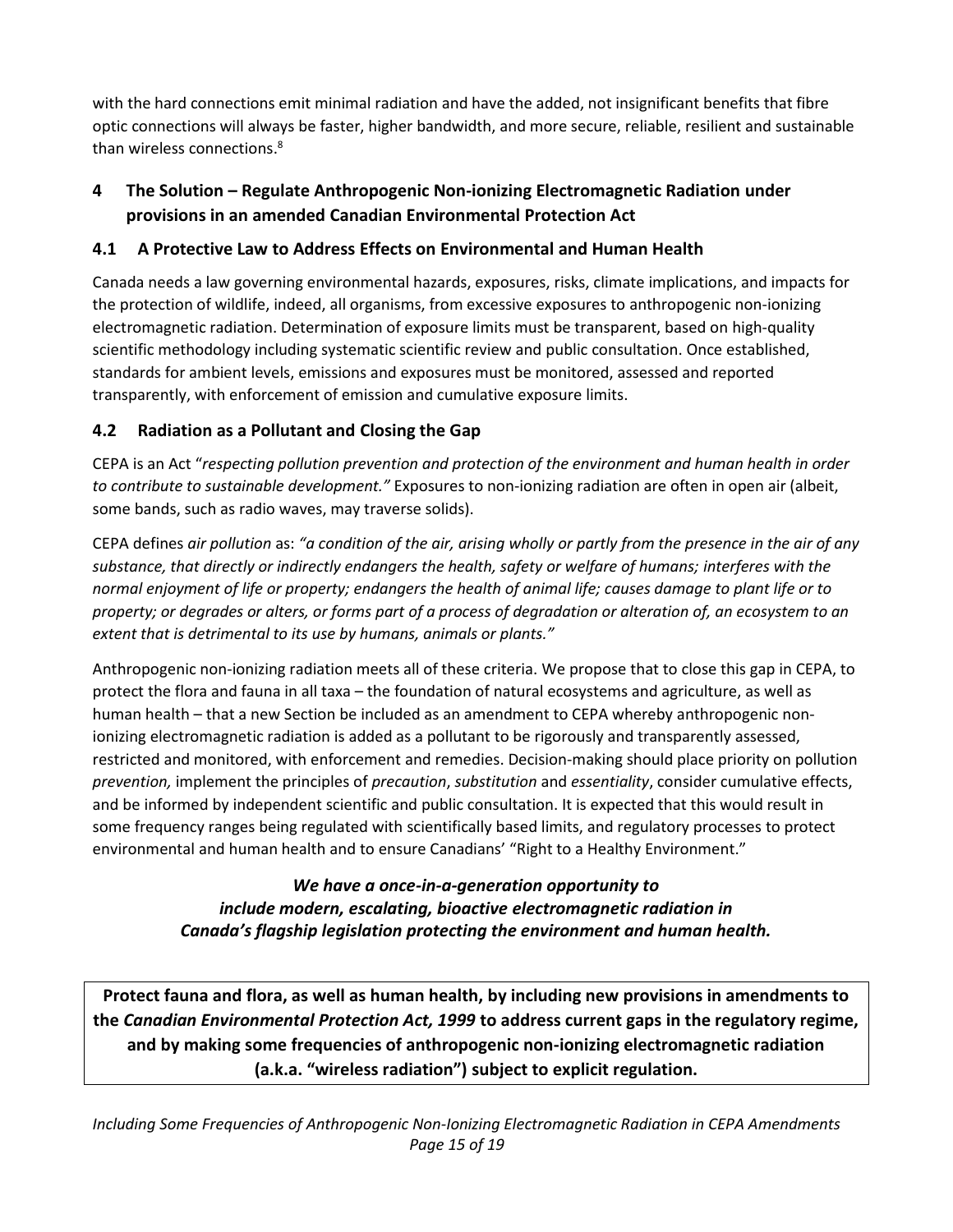#### **Appendix. Reference list, with extracts, for Figure 2.**

**Examples of biological effects on biota exposed to wireless radiation levels 50 to more than 2,000 times below Safety Code 6 limits.**

**Safety Code 6 limits for protection of human health are 2,000–10,000 mW/m<sup>2</sup> depending upon the frequency.** 

- 1. Alimohammadi, I., Ashtarinezhad, A., Asl, B. M., Masruri, B., & Moghadasi, N. (2018). **The effects of radiofrequency radiation on mice fetus weight, length and tissues**. *Data in Brief*, *19*, 2189–2194. EXTRACT: Our results showed significant increase in fetus weight and C-R [crown-rump] length and also enlarged liver, tail deformation in mice fetus in exposure group. … The outcome of this study confirms the effects of radiofrequency radiation on growth parameters such as body weight, length and some tissues in mice fetuses … <https://doi.org/10.1016/j.dib.2018.06.107>
- 2. Balmori, A. (2005). **Possible Effects of Electromagnetic Fields from Phone Masts on a Population of White Stork (***Ciconia ciconia***)**. *Electromagnetic Biology and Medicine*, *24*(2), 109–119. EXTRACT: Twelve nests (40%) located within 200 m of antennae never had chicks, while only one (3.3%) located further than 300 m had no chicks. The electric field intensity was higher on nests within 200 m (2.36  $\pm$  0.82 V/m) than on nests further than 300 m (0.53  $\pm$  0.82 V/m). Interesting behavioral observations of the white stork nesting sites located within 100 m of one or several cell site antennae were carried out. These results are compatible with the possibility that microwaves are interfering with the reproduction of white storks and would corroborate the results of laboratory research by other authors.

<https://doi.org/10.1080/15368370500205472>

- 3. Balmori, A. (2010**). Mobile phone mast effects on common frog (Rana temporaria) tadpoles: the city turned into a laboratory.** *Electromagnetic Biology and Medicine*, *29*(1–2), 31–35. EXTRACT: In the exposed group (n = 70), low coordination of movements, an asynchronous growth, resulting in both big and small tadpoles, and a high mortality (90%) was observed…This research may have huge implications for the natural world, which is now exposed to high microwave radiation levels from a multitude of phone masts. <https://doi.org/10.3109/15368371003685363>
- 4. Burlaka, A., Tsybulin, O., Sidorik, E., Lukin, S., Polishuk, V., Tsehmistrenko, S., & Yakymenko, I. (2013). **Overproduction of free radical species in embryonal cells exposed to low intensity radiofrequency radiation.** *Experimental Oncology*, *35*(3), 219–225.

EXTRACT: Conclusion: Exposure of developing quail embryos to extremely low intensity RF-EMR of GSM 900 MHz during at least one hundred and fifty-eight hours leads to a significant overproduction of free radicals/reactive oxygen species and oxidative damage of DNA in embryo cells. These oxidative changes may lead to pathologies up to oncogenic transformation of cells.

<http://dspace.nuft.edu.ua/bitstream/123456789/15543/1/Burlaka%202013.pdf>

5. Cammaerts, M.-C., Rachidi, Z., Bellens, F., & De Doncker, P. (2013). **Food collection and response to pheromones in an ant species exposed to electromagnetic radiation.** *Electromagnetic Biology and Medicine*, *32*(3), 315–332. EXTRACT: Under such an influence, ants followed trails for only short distances, no longer arrived at marked areas and no longer orientated themselves to a source of alarm pheromone. Also when exposed to electromagnetic waves, ants became unable to return to their nest and recruit congeners; therefore, the number of ants collecting food increases only slightly and slowly. After 180 h of exposure, their colonies deteriorated. Electromagnetic radiation obviously affects social insects' behavior and physiology. <https://doi.org/10.3109/15368378.2012.712877>

*Including Some Frequencies of Anthropogenic Non-Ionizing Electromagnetic Radiation in CEPA Amendments Page 16 of 19*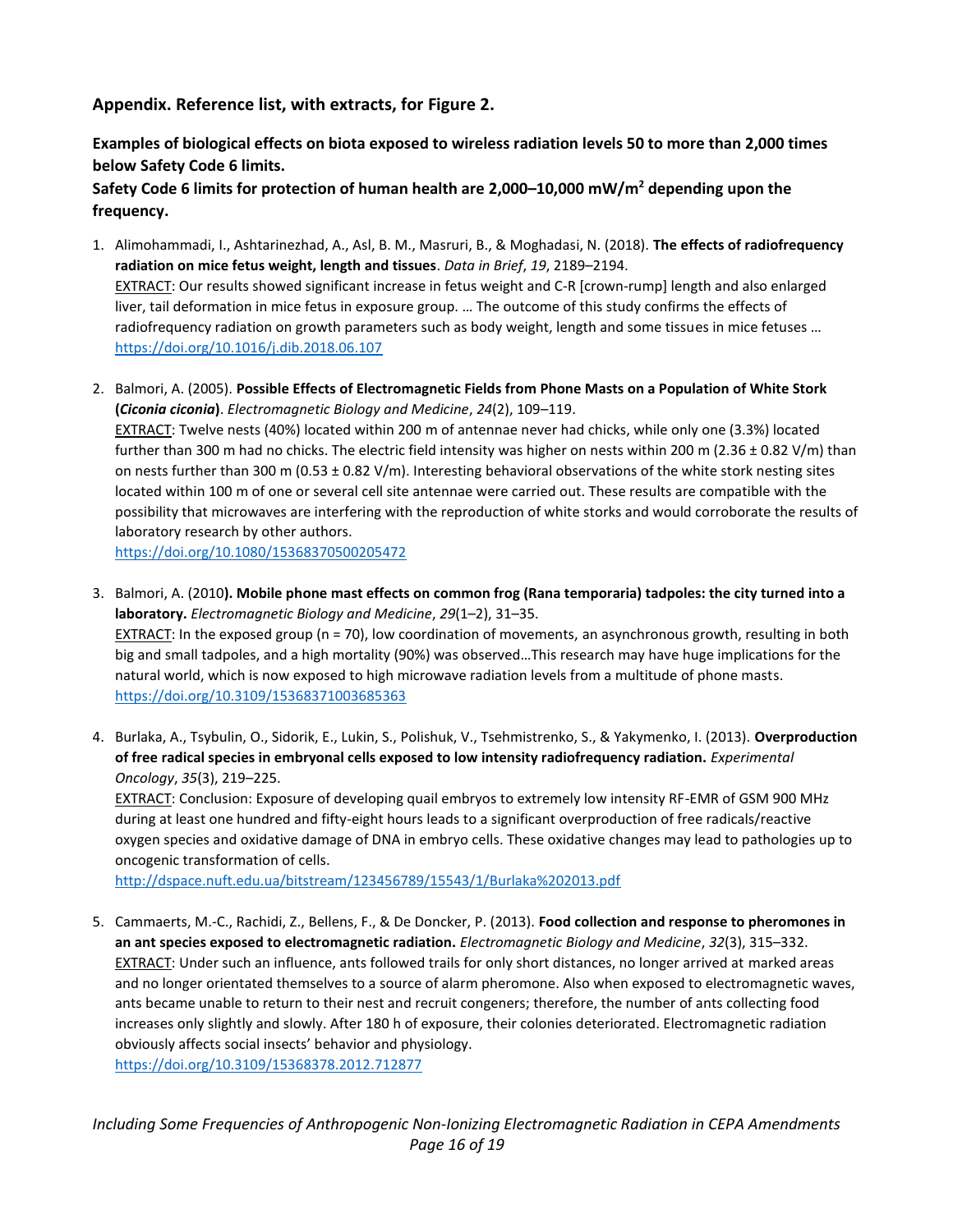- 6. Cammaerts, M.-C., Vandenbosch, G. A. E., & Volski, V. (2014). **Effect of Short-Term GSM Radiation at Representative Levels in Society on a Biological Model: The Ant Myrmica sabuleti**. *Journal of Insect Behavior*, *27*(4), 514–526. EXTRACT: The ants' orientation towards their attractive alarm pheromone statistically became of lower quality. The ants still presented their trail following behavior but less efficiently. In this controversial issue, ants could be considered as possible bioindicators. <https://doi.org/10.1007/s10905-014-9446-4>
- 7. Cammaerts, M.-C., & Johansson, O. O. (2015). **Effect of man-made electromagnetic fields on common Brassicaceae**  *Lepidium sativum* **(cress d'Alinois) seed germination: a preliminary replication study**. *Phyton*, (84). EXTRACT: [Exposed} seeds of Brassicaceae *Lepidium sativum* (cress d'Alinois) never germinated…. When removed from the electromagnetic field, seeds germinated normally. <http://hdl.handle.net/2013/ULB-DIPOT:oai:dipot.ulb.ac.be:2013/219257>
- 8. Fesenko, E. E., Makar, V. R., Novoselova, E. G., & Sadovnikov, V. B. (1999). **Microwaves and cellular immunity. I. Effect of whole body microwave irradiation on tumor necrosis factor production in mouse cells**. *Bioelectrochemistry and Bioenergetics (Lausanne, Switzerland)*, *49*(1), 29–35. EXTRACT: Chronic irradiation of mice for 7 days produced the decreasing of TNF production in peritoneal macrophages. The exposure of mice for 24 h increased the TNF production and immune proliferative response… <https://www.sciencedirect.com/science/article/abs/pii/S0302459899000586>
- 9. Frątczak, M., Vargová, B., Tryjanowski, P., Majláth, I., Jerzak, L., Kurimský, J., … Majláthová, V. (2020). **Infected Ixodes ricinus ticks are attracted by electromagnetic radiation of 900 MHz.** *Ticks and Tick-Borne Diseases*, *11*(4), 101416. EXTRACT: Ticks were attracted to the irradiated area. This effect was significantly stronger for ticks infected with Rickettsia spp., suggesting that pathogens can alter the ticks' response to environmental stimuli. These results lead to the question of whether man-made EMF may have an impact on *I. ricinus* activity and, as such, be a contributing factor to the ongoing changes in the distribution of the tick and its pathogens currently observed in Europe and elsewhere.

<https://doi.org/10.1016/j.ttbdis.2020.101416>

- 10. Gandhi, G., Kaur, G., & Nisar, U. (2015). **A cross-sectional case control study on genetic damage in individuals residing in the vicinity of a mobile phone base station**. *Electromagnetic Biology and Medicine*, *34*(4), 344–354. EXTRACT: Genetic damage parameters of DNA migration length, damage frequency (DF) and damage index were significantly (p = 0.000) elevated in the sample group compared to respective values in healthy controls. <https://doi.org/10.3109/15368378.2014.933349>
- 11. Gulati, S., Yadav, A., Kumar, N., Kanupriya, -, Aggarwal, N. K., Kumar, R., & Gupta, R. (2016**). Effect of GSTM1 and GSTT1 Polymorphisms on Genetic Damage in Humans Populations Exposed to Radiation From Mobile Towers.** *Archives of Environmental Contamination and Toxicology*, *70*(3), 615–625. EXTRACT: There was a significant increase in BMN frequency and TM value in exposed subjects (3.65 ± 2.44 and 6.63  $\pm$  2.32) compared with control subjects (1.23  $\pm$  0.97 and 0.26  $\pm$  0.27). <https://doi.org/10.1007/s00244-015-0195-y>
- 12. Gürler, H. Ş., Bilgici, B., Akar, A. K., Tomak, L., & Bedir, A. (2014). **Increased DNA oxidation (8-OHdG) and protein oxidation (AOPP) by low level electromagnetic field (2.45 GHz) in rat brain and protective effect of garlic.** *International Journal of Radiation Biology*, *90*(10), 892–896. EXTRACT: Conclusions: It may be concluded that low level EMF at 2.45 GHz MWR increases the DNA damage in both brain tissues and plasma of the rats whereas it increases protein oxidation only in plasma. It may also be argued that the use of garlic decreases these effects. <https://doi.org/10.3109/09553002.2014.922717>
- *Including Some Frequencies of Anthropogenic Non-Ionizing Electromagnetic Radiation in CEPA Amendments Page 17 of 19*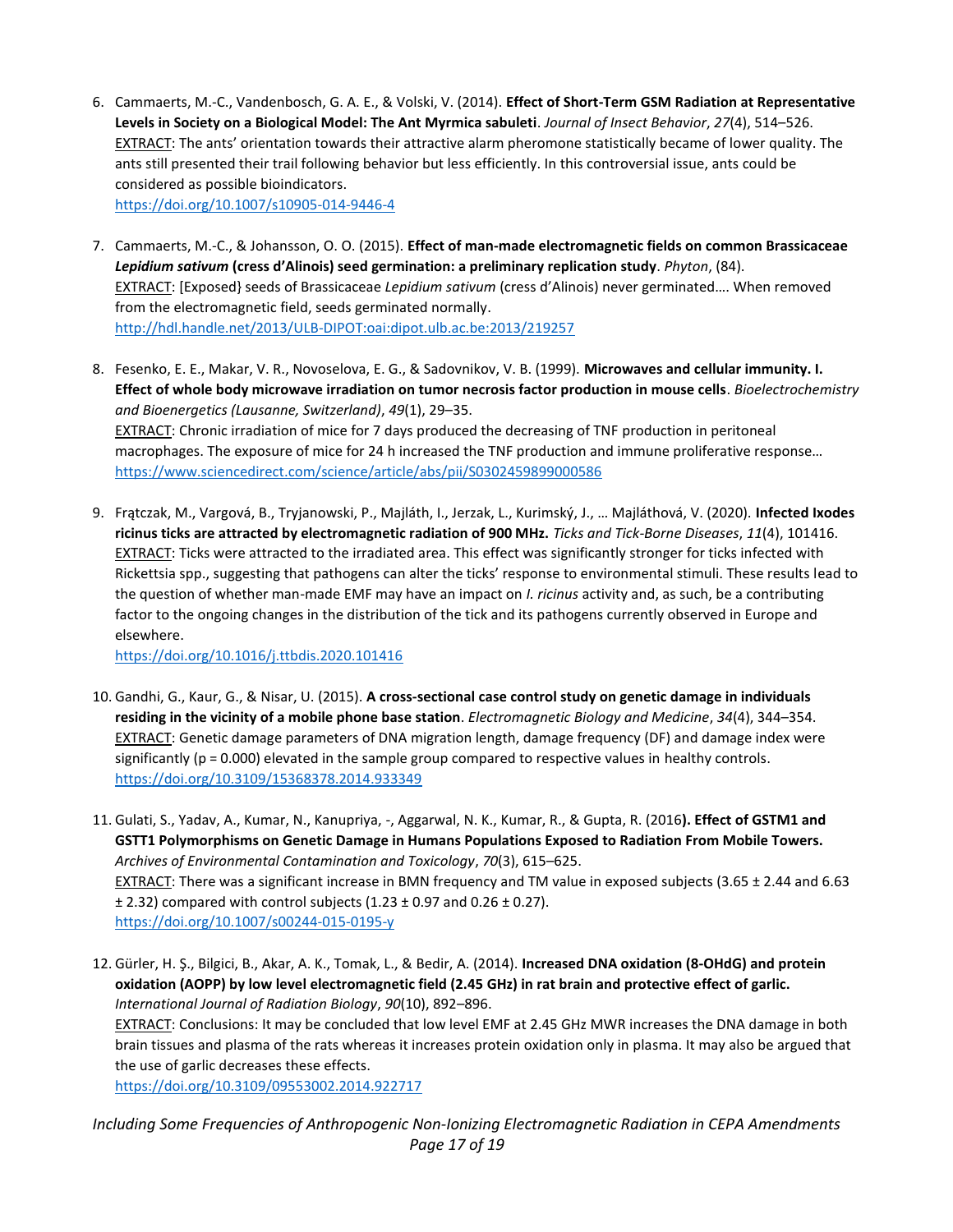13. Lazaro, A., Chroni, A., Tscheulin, T., Devalez, J., Matsoukas, C., & Petanidou, T. (2016). **Electromagnetic radiation of mobile telecommunication antennas affects the abundance and composition of wild pollinators**. *Journal of Insect Conservation*, *20*(2), 315–324.

EXTRACT: All pollinator groups except butterflies were affected by EMR... As EMR [electromagnetic radiation] affected the abundance of several insect guilds negatively, and changed the composition of wild pollinators in natural habitats, it might also have additional ecological and economic impacts on the maintenance of wild plant diversity, crop production and human welfare.

<https://doi.org/10.1007/s10841-016-9868-8>

- 14. Magras, I. N., & Xenos, T. D. (1997). **RF radiation-induced changes in the prenatal development of mice.** *Bioelectromagnetics*, *18*(6), 455–461. EXTRACT: A progressive decrease in the number of newborns per dam was observed, which ended in irreversible infertility. [http://emfawareness.org/uploads/8/0/9/7/80976394/exhibit\\_r-62\\_magras\\_mice\\_study.pdf](http://emfawareness.org/uploads/8/0/9/7/80976394/exhibit_r-62_magras_mice_study.pdf)
- 15. Monselise, E. B.-I., Levkovitz, A., Gottlieb, H. E., & Kost, D. (2011). **Bioassay for assessing cell stress in the vicinity of radio-frequency irradiating antennas.** *Journal of Environmental Monitoring*, *13*(7), 1890. EXTRACT: The 24 h exposure … resulted in alanine accumulation in the plant cells, a phenomenon we have previously shown to be a universal stress signal… A unique biological connection has thus been made between exposure to RF-EMF and cell stress, in the vicinity of RF transmitting antennas. <https://doi.org/10.1039/c1em10031a>
- 16. Novoselova, E G, Fesenko, E. E., Makar, V. R., & Sadovnikov, V. B. (1999). **Microwaves and cellular immunity. II. Immunostimulating effects of microwaves and naturally occurring antioxidant nutrients**. *Bioelectrochemistry and Bioenergetics (Lausanne, Switzerland)*, *49*(1), 37–41. EXTRACT: The mitogenic response in T lymphocytes increased after microwave exposure …These results demonstrate that irradiation with low-power density microwaves stimulates the immune potential of macrophages and T cells … [https://doi.org/10.1016/s0302-4598\(99\)00059-8](https://doi.org/10.1016/s0302-4598(99)00059-8)
- 17. Özsobacı, N. P., Ergün, D. D., Tunçdemir, M., & Özçelik, D. (2020). **Protective Effects of Zinc on 2.45 GHz Electromagnetic Radiation-Induced Oxidative Stress and Apoptosis in HEK293 Cells.** *Biological Trace Element Research*, *194*(2), 368–378.

EXTRACT: Our findings show that EMR caused oxidative stress and apoptotic activation in HEK293 cells. Zn seems to have protective effects on the EMR by increasing SOD activity and bcl-2 immunopositivity, decreasing lipid peroxidation and caspas-3 immunopositivity. <https://doi.org/10.1007/s12011-019-01811-6>

- 18. Pesnya, D. S., & Romanovsky, A. V. (2013). **Comparison of cytotoxic and genotoxic effects of plutonium-239 alpha particles and mobile phone GSM 900 radiation in the** *Allium cepa* **test**. *Mutation Research*, *750*(1–2), 27–33. EXTRACT: Importantly, GSM 900 mobile phone radiation increased the mitotic index, the frequency of mitotic and chromosome abnormalities, and the micronucleus frequency in a time-dependent manner. <https://doi.org/10.1016/j.mrgentox.2012.08.010>
- 19. Tsybulin, O., Sidorik, E., Brieieva, O., Buchynska, L., Kyrylenko, S., Henshel, D., & Yakymenko, I. (2013). **GSM 900 MHz cellular phone radiation can either stimulate or depress early embryogenesis in Japanese quails depending on the duration of exposure.** *International Journal of Radiation Biology*, *89*(9), 756–763. EXTRACT: The lower duration of exposure led to a significant ( $p < 0.001$ ) decrease in a level of DNA strand breaks in cells of 38-h embryos, while the higher duration of exposure resulted in a significant (p < 0.001) increase in DNA

*Including Some Frequencies of Anthropogenic Non-Ionizing Electromagnetic Radiation in CEPA Amendments Page 18 of 19*